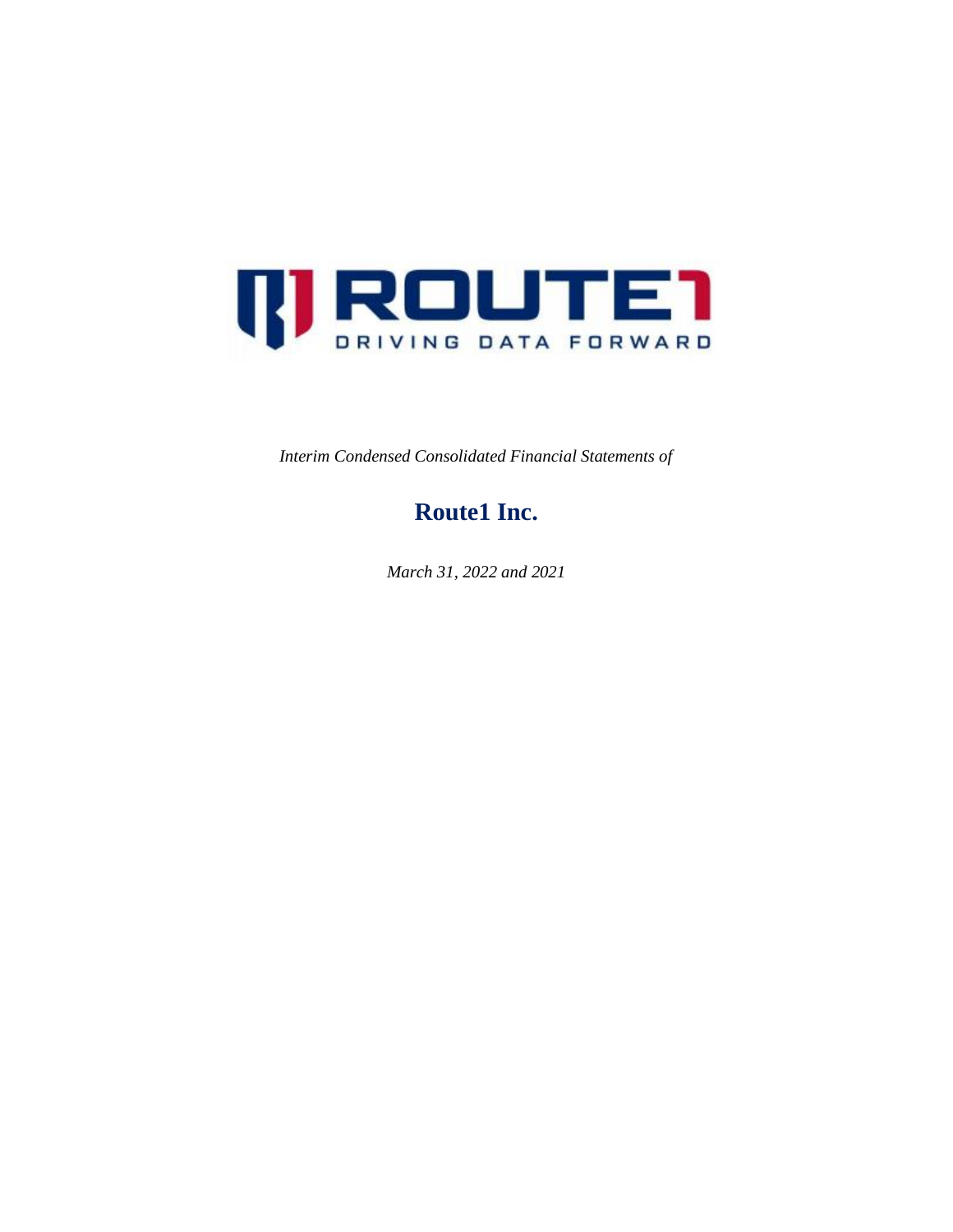#### **NOTICE OF NO AUDITOR REVIEW OF INTERIM CONDENSED CONSOLIDATED FINANCIAL STATEMENTS**

These unaudited interim condensed consolidated financial statements, including comparatives, have been prepared in accordance with International Accounting Standards ("IAS") 34 'Interim Financial Reporting' ("IAS 34") using accounting policies consistent with the International Financial Reporting Standards ("IFRS") issued by the International Accounting Standards Board ("IASB") and Interpretations of the International Financial Reporting Interpretations Committee ("IFRIC").

Under National Instrument 51-102, Part 4, subsection 4.3(3) (a), if an auditor has not performed a review of the interim condensed consolidated financial statements, they must be accompanied by a notice indicating that the financial statements have not been reviewed by an auditor. The accompanying unaudited interim condensed consolidated financial statements of Route1 Inc. (the "Company") have been prepared by and are the responsibility of the Company's management. The unaudited interim condensed consolidated financial statements are prepared in accordance with accounting principles generally accepted in Canada (these statements are prepared under International Financial Reporting Standards (IFRS)) and reflect management's best estimates and judgment based on information currently available. The Company's independent auditor has not performed a review of these interim condensed consolidated financial statements in accordance with standards established by the Chartered Professional Accountants of Canada for a review of interim financial statements by an entity's auditor.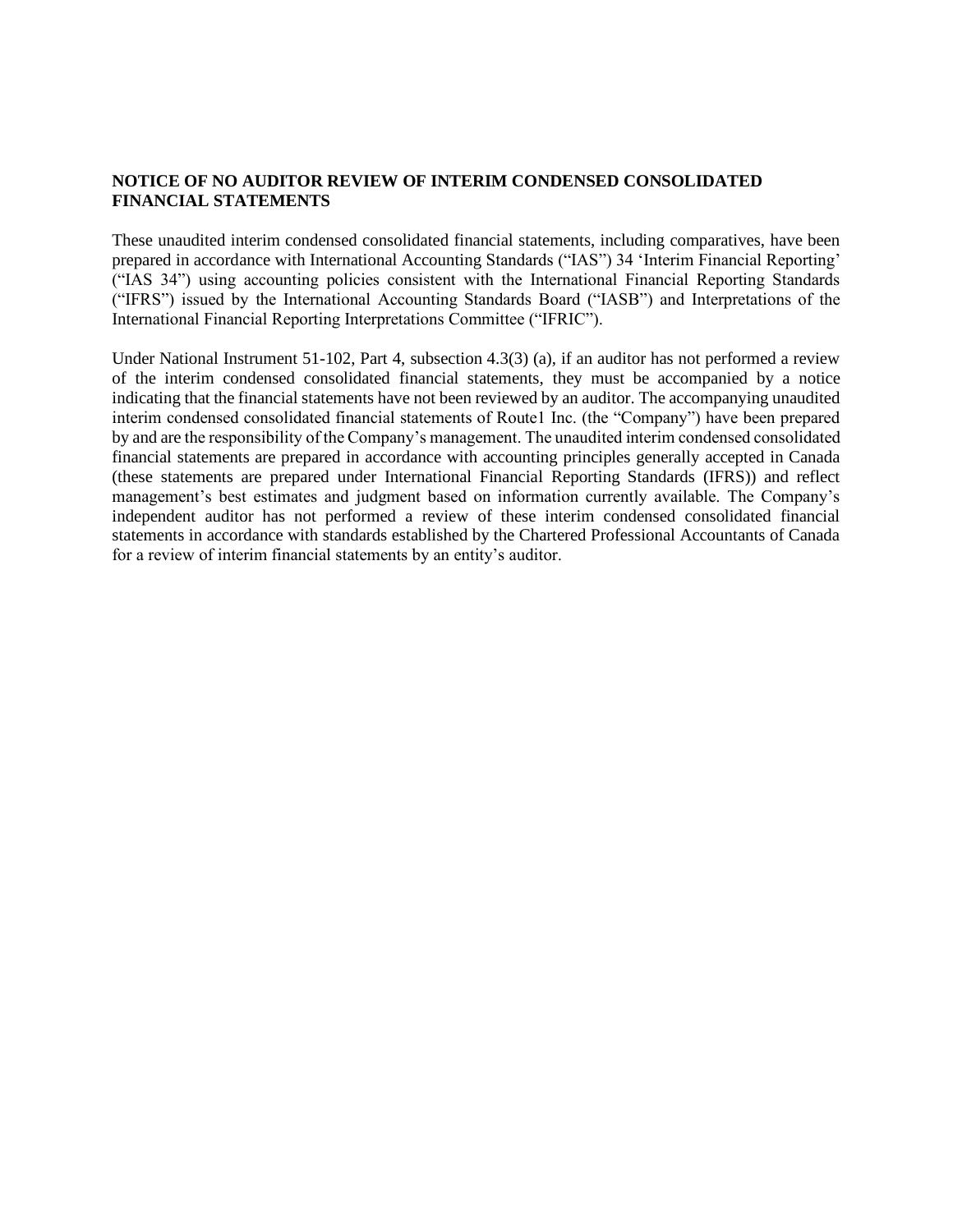## **TABLE OF CONTENTS**

## **Route1 Inc.**

# Interim Condensed Consolidated Statements of Financial Position 1 Interim Condensed Consolidated Statements of Income and Comprehensive Income (Loss) 2 Interim Condensed Consolidated Statements of Changes in Equity 3 Interim Condensed Consolidated Statements of Cash Flows 4 Notes to the Interim Condensed Consolidated Financial Statements 5-23

*Page*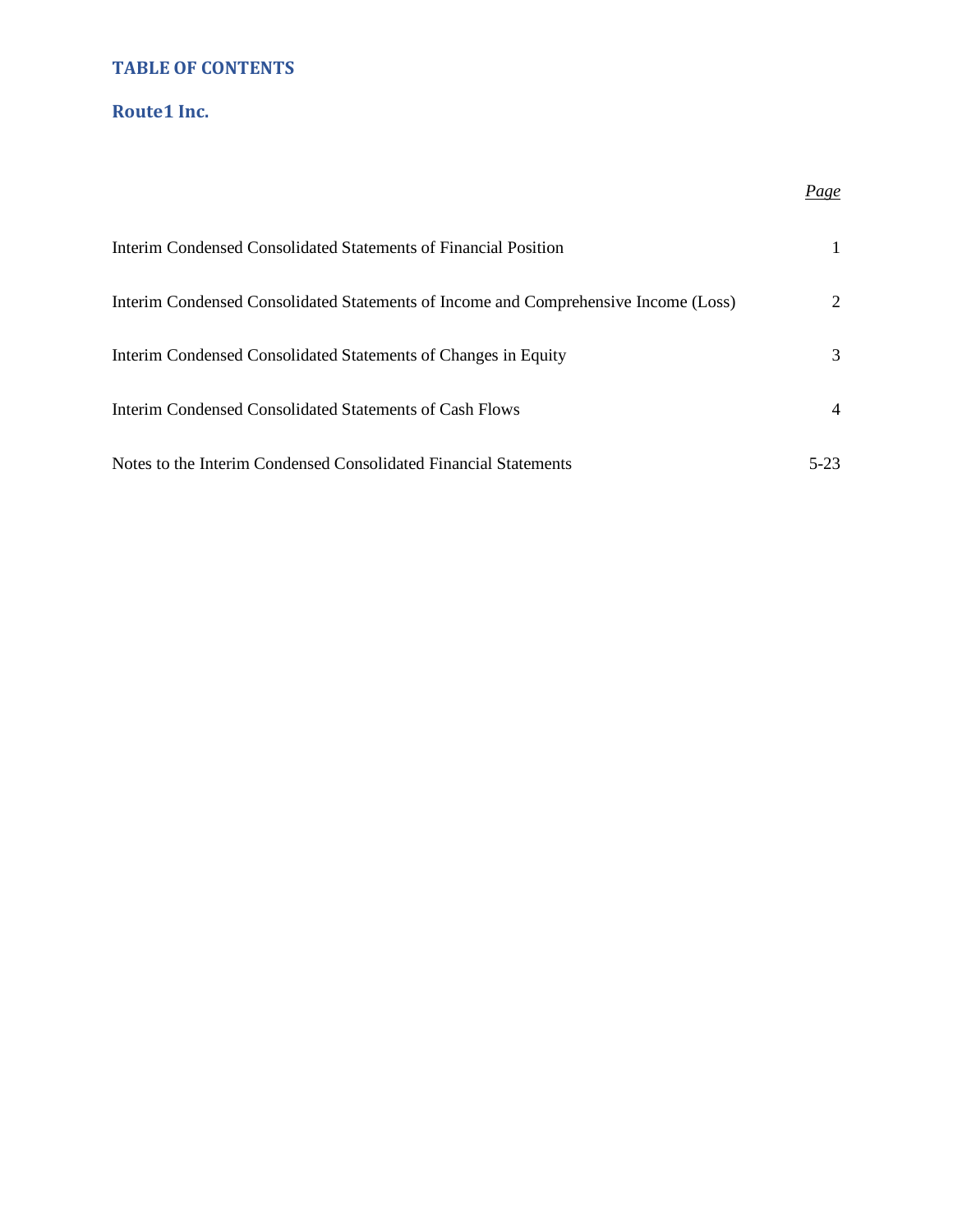#### **CONSOLIDATED STATEMENTS OF FINANCIAL POSITION**

## **Route1 Inc.**

## **As at March 31, 2022 and December 31, 2021 (stated in Canadian dollars)**

|                                                  | <b>Note</b>    | <b>March 31, 2022</b><br><b>Unaudited</b> | December 31, 2021<br>Audited |
|--------------------------------------------------|----------------|-------------------------------------------|------------------------------|
| <b>Assets</b>                                    |                |                                           |                              |
| Current assets                                   |                |                                           |                              |
| Cash and cash equivalents                        |                | \$480,873                                 | \$62,568                     |
| Accounts receivable                              |                | 1,882,731                                 | 4,396,886                    |
| Other receivables                                |                | 229,346                                   | 186,573                      |
| Inventory                                        |                | 639,181                                   | 682,256                      |
| Prepaid expenses                                 |                | 332,647                                   | 330,584                      |
| Contract costs                                   | 10             | 55,325                                    | 66,763                       |
| <b>Total current assets</b>                      |                | 3,618,103                                 | 5,725,630                    |
| Non-current assets                               |                |                                           |                              |
| Deferred tax asset                               |                | 1,484,000                                 | 1,484,000                    |
| Right-of-use assets                              | 5              | 1,510,382                                 | 1,634,969                    |
| Furniture and equipment                          | 5              | 786,487                                   | 908,489                      |
| Intangible assets                                | 6              | 2,088,368                                 | 2,212,411                    |
| Goodwill                                         | $\tau$         | 3,086,468                                 | 3,131,422                    |
| <b>Total non-current assets</b>                  |                | 8,955,705                                 | 9,371,291                    |
| <b>Total assets</b>                              |                | \$12,573,808                              | \$15,096,921                 |
| <b>Liabilities</b><br><b>Current liabilities</b> |                |                                           |                              |
| <b>Bank</b> indebtedness                         | 9              | 1,784,209                                 | \$1,826,640                  |
| Accounts payable and other liabilities           |                | 2,816,212                                 | 4,564,165                    |
| Contract liability                               | 10             | 2,191,610                                 | 2,632,310                    |
| Lease liabilities                                | $\overline{4}$ | 360,995                                   | 377,967                      |
| Notes payable                                    | 11             | 993,571                                   | 1,161,851                    |
| <b>Total current liabilities</b>                 |                | 8,146,596                                 | 10,562,933                   |
| Non-current liabilities                          |                |                                           |                              |
| Deferred tax liability                           |                | 366,645                                   | 401,344                      |
| Contract liability                               | 10             | 39,866                                    | 52,526                       |
| Lease liabilities                                | $\overline{4}$ | 1,246,495                                 | 1,352,121                    |
| <b>Total non-current liabilities</b>             |                | 1,653,006                                 | 1,805,991                    |
| <b>Total liabilities</b>                         |                | 9,799,602                                 | 12,368,924                   |
| Shareholders' equity                             |                |                                           |                              |
| Capital and reserve                              |                |                                           |                              |
| Common shares                                    | 13,14          | 23,700,961                                | 23,700,961                   |
| Warrants                                         | 14             | 1,149,704                                 | 1,149,704                    |
| Contributed surplus – stock compensation reserve | 14             | 15,971,052                                | 15,879,054                   |
| Accumulated other comprehensive income (loss)    |                | (124, 631)                                | (77, 771)                    |
| Deficit                                          |                | (37, 922, 880)                            | (37, 923, 951)               |
| Total shareholders' equity                       |                | 2,774,206                                 | 2,727,997                    |
| Total shareholders' equity and liabilities       |                | \$12,573,808                              | \$15,096,921                 |

Commitments and contingencies 17

The accompanying notes are an integral part of these consolidated financial statements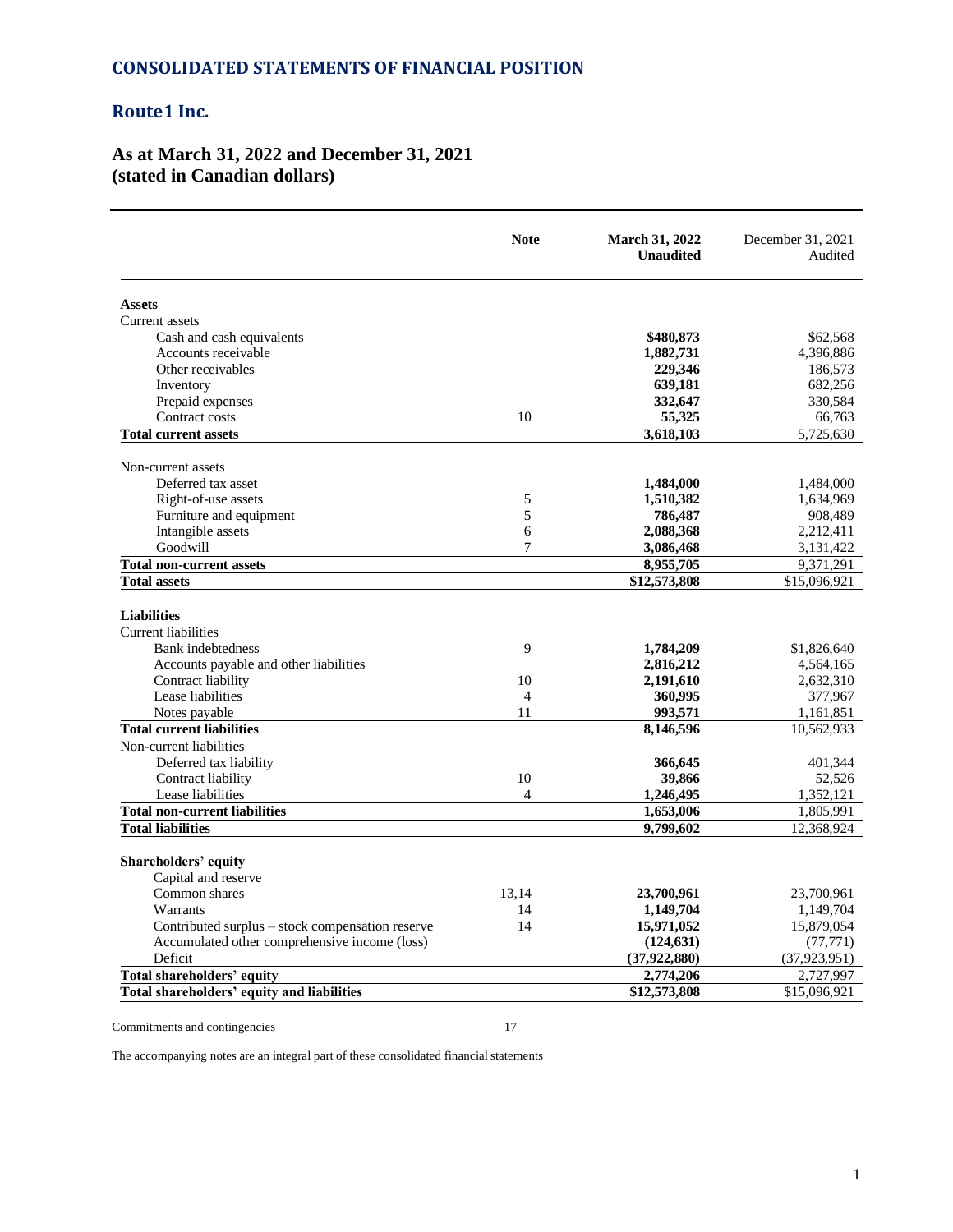## **INTERIM CONDENSED CONSOLIDATED STATEMENTS OF INCOME AND COMPREHENSIVE INCOME (LOSS)**

## **Route1 Inc.**

## **As at March 31, 2022 and March 31, 2021 (stated in Canadian dollars)**

|                                                               | <b>Note</b> | <b>March 31, 2022</b> | March 31, 2021 |
|---------------------------------------------------------------|-------------|-----------------------|----------------|
| <b>Revenue</b>                                                |             |                       |                |
| Subscription revenue and services                             | 19          | \$1,911,292           | \$2,757,540    |
| Devices and appliance                                         | 19          | 2,781,237             | 3,786,392      |
| Other                                                         | 19          | 2,939                 | 67,342         |
| <b>Total revenue</b>                                          |             | 4,695,468             | 6,611,274      |
| Cost of revenue                                               | 3           | 2,572,331             | 3,647,445      |
| Gross profit                                                  |             | 2,123,137             | 2,963,829      |
| <b>Operating expenses</b>                                     |             |                       |                |
| General administration                                        |             | 1,298,860             | 1,470,987      |
| Research and development                                      |             | 266,299               | 203,906        |
| Selling and marketing                                         |             | 446,695               | 866,850        |
| Total operating expenses before stock-based compensation      |             | 2,011,854             | 2,541,743      |
| Stock-based compensation                                      |             | 91,998                | 200,784        |
| <b>Total operating expenses</b>                               |             | 2,103,852             | 2,742,527      |
| Operating profit before other income (expense)                |             | 19,286                | 221,302        |
| Other income (expense)                                        |             |                       |                |
| Interest expense                                              |             | (51,692)              | (46,088)       |
| Foreign exchange gain (loss)                                  |             | (12,993)              | (1,024)        |
| Gain (loss) on asset disposal                                 |             | 22,486                | (2,877)        |
| Acquisition expense                                           | 8           |                       | (38,097)       |
| Other expense                                                 |             | (6,953)               |                |
| Total other income (expense)                                  |             | (49, 152)             | (88,086)       |
| Income (loss) before income taxes                             |             | (29, 866)             | 133,216        |
| <b>Income tax recovery</b>                                    |             | 30,937                | 4,702          |
| Net income (loss) for the period                              |             | 1,071                 | 137,918        |
| Other comprehensive income (loss)                             |             |                       |                |
| Foreign currency translation                                  |             | (46, 860)             | (34,078)       |
| Comprehensive income (loss)                                   |             | $(\$45,789)$          | \$103,840      |
| <b>Basic earnings per share</b>                               | 15          | \$0.00                | \$0.00         |
| Diluted earnings per share                                    | 15          | \$0.00                | \$0.00         |
| Weighted average number of common shares outstanding          |             | 39,709,463            | 38,754,504     |
| Diluted weighted average number of commons shares outstanding |             | 39,709,463            | 39,111,446     |

The accompanying notes are an integral part of these interim condensed consolidated financial statements.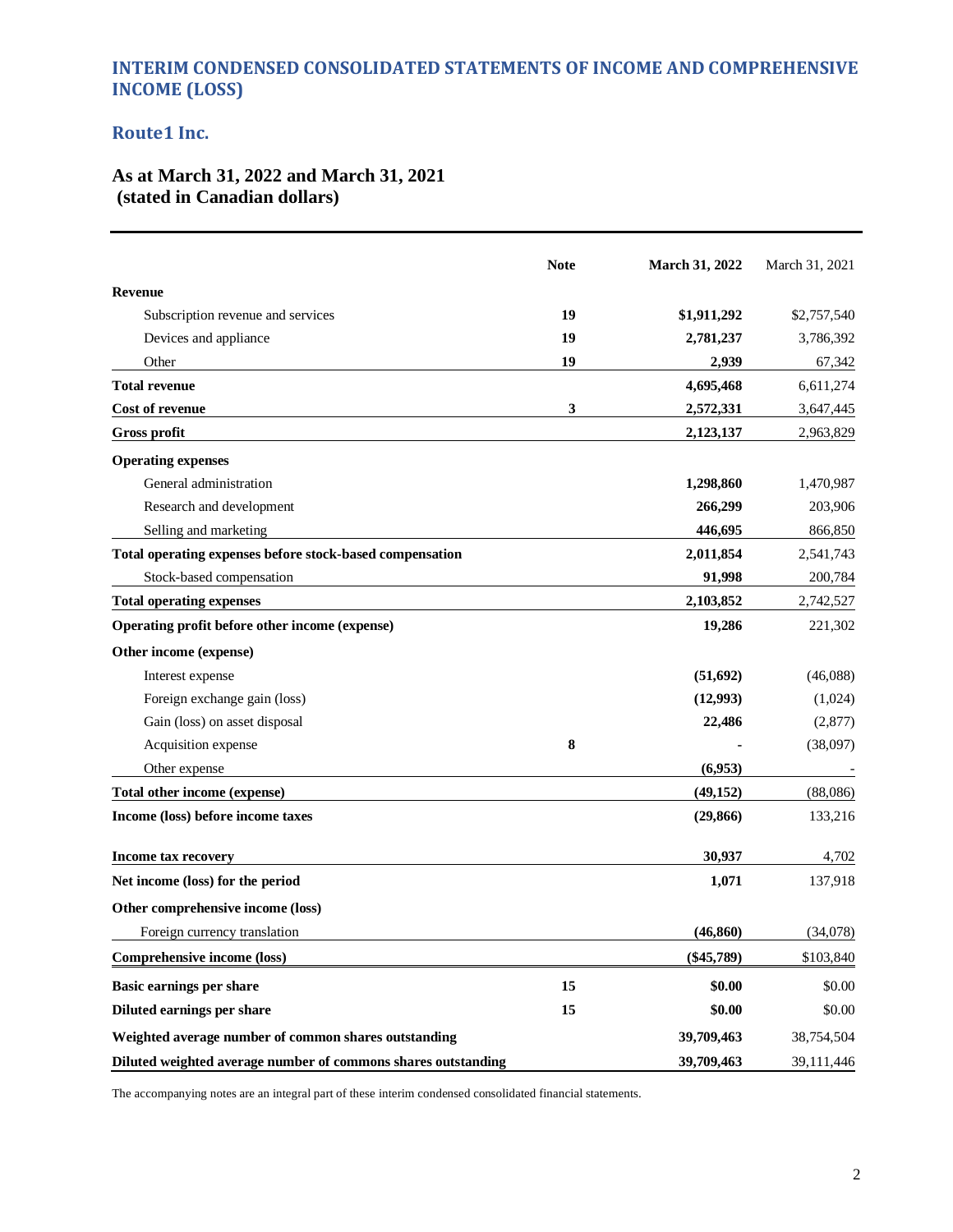## **CONSOLIDATED STATEMENTS OF CHANGES IN EQUITY**

## **Route1 Inc.**

## **For the Periods ended March 31, 2022 and March 31, 2021 (stated in Canadian dollars)**

|                                                                                                           | Note           | Common<br><b>Shares</b> | Warrants            | Contributed<br>Surplus | Accumulated<br>Other<br>Comprehensive<br>Income (loss) | Deficit                                  | Total<br>shareholders'<br>equity |
|-----------------------------------------------------------------------------------------------------------|----------------|-------------------------|---------------------|------------------------|--------------------------------------------------------|------------------------------------------|----------------------------------|
| Balance at January 1, 2021                                                                                |                | \$23,370,074            | \$1,683,704         | \$15,311,537           | $(\$78,625)$                                           | $(\$38,146,158)$                         | \$2,140,532                      |
| Stock-based compensation<br>Exercise of warrants<br>Share repurchase costs<br>Comprehensive income (loss) | 13<br>13<br>13 | 534,000<br>(2,500)      | (534,000)<br>-<br>۰ | 200,784                | $\overline{\phantom{a}}$<br>(34,087)                   | ۰<br>$\overline{\phantom{a}}$<br>137,918 | 200,784<br>(2,500)<br>103,831    |
| Balance at March 31, 2021                                                                                 |                | \$23,901,574            | \$1,149,704         | \$15.512.321           | \$(112,712)                                            | $(\$38,008,240)$                         | \$2,442,647                      |

|                                                         | Note | Common<br><b>Shares</b> | Warrants                      | Contributed<br>Surplus | Accumulated<br>Other<br>Comprehensive<br>Income (loss) | Deficit          | Total<br>shareholders'<br>equity |
|---------------------------------------------------------|------|-------------------------|-------------------------------|------------------------|--------------------------------------------------------|------------------|----------------------------------|
| Balance at January 1, 2022                              |      | \$23,700,961            | \$1,149,704                   | \$15,879,054           | (S77,771)                                              | $(\$37,923,951)$ | \$2,727,997                      |
| Stock-based compensation<br>Comprehensive income (loss) | 13   | -                       | ۰<br>$\overline{\phantom{0}}$ | 91.998                 | (46, 860)                                              | 1.071            | 91.998<br>(45,789)               |
| Balance at March 31, 2022                               |      | \$23,700,961            | \$1,149,704                   | \$15,971,052           | (\$124,631)                                            | $(\$37,922,880)$ | \$2,774,206                      |

The accompanying notes are an integral part of these consolidated financial statements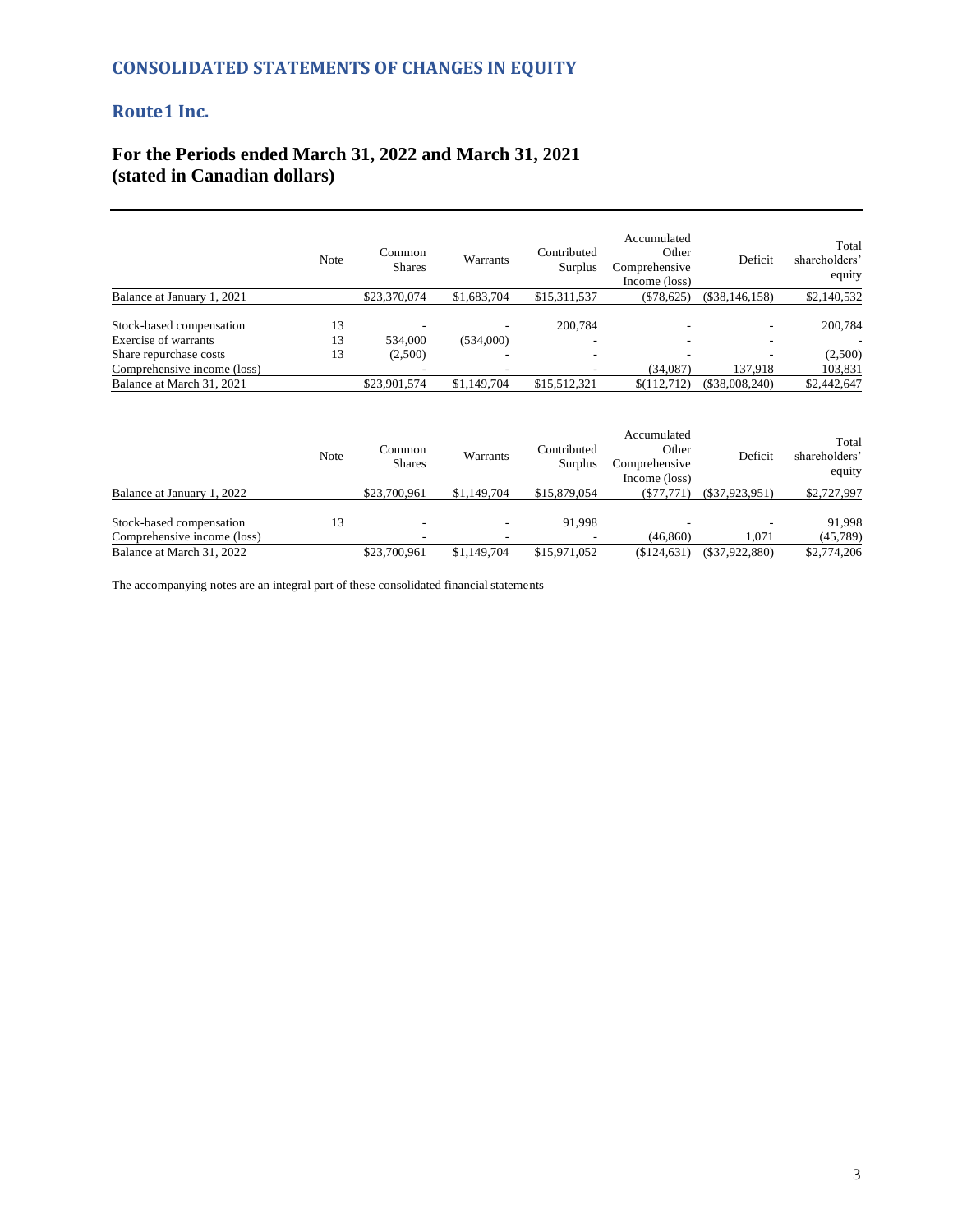## **For the three months ended March 31, 2022 and March 31, 2021 (stated in Canadian dollars)**

|                                                                                                                 | <b>March 31, 2022</b> | March 31, 2021       |
|-----------------------------------------------------------------------------------------------------------------|-----------------------|----------------------|
| Net cash (outflow) inflow related to the following activities                                                   |                       |                      |
| <b>Operating activities</b>                                                                                     |                       |                      |
| Net income (loss)                                                                                               | \$1,071               | \$137,918            |
| Items not affecting cash and cash equivalents                                                                   |                       |                      |
| Depreciation and amortization                                                                                   | 335,303               | 341,625              |
| Interest accretion on notes payable                                                                             | 1,798                 | 4,770                |
| Interest on lease liabilities                                                                                   | 14,754                | 20,026               |
| Deferred taxes                                                                                                  | (30, 937)             | (4,702)              |
| Gain on asset disposal                                                                                          | (22, 483)             |                      |
| Stock-based compensation                                                                                        | 91,998                | 200,784              |
| Net changes in working capital balances                                                                         |                       |                      |
| Accounts receivable                                                                                             | 2,529,826             | 58,291               |
| Other receivables                                                                                               | (45, 475)             | 282,258              |
| Inventory                                                                                                       | 37,022                | (91, 354)            |
| Contract costs                                                                                                  | 12,733                | (104, 467)           |
| Other assets                                                                                                    |                       | 129,469              |
| Prepaid expenses                                                                                                | (2,362)               | 103,219              |
| Accounts payable and other liabilities                                                                          | (1,732,163)           | 135,695              |
| Contract liability                                                                                              | (446, 976)            | 52,387               |
| Net cash generated by operating activities                                                                      | 744,109               | 1,265,919            |
| <b>Investing activities</b>                                                                                     |                       |                      |
| Acquisition of furniture and equipment                                                                          |                       | (132, 863)           |
| Disposal of furniture and equipment                                                                             | 22,483                | 59,113               |
| Acquisition of intangible assets                                                                                | (14, 353)             | (14,951)             |
| Cash paid in business combination                                                                               |                       | (1,637,220)          |
| Cash acquired in business combination                                                                           |                       | 25,984               |
| Net cash generated (used) by investing activities                                                               | 8,130                 | (1,699,937)          |
| <b>Financing activities</b>                                                                                     |                       |                      |
| Repayment of notes payable                                                                                      | (165,212)             | (76, 461)            |
| Repayment of lease liabilities                                                                                  | (115, 599)            | (155, 170)           |
| Share issuance costs                                                                                            |                       | (2,500)              |
| (Repayment of) proceeds from bank indebtedness                                                                  | (29, 739)             | 23,496               |
| Net cash used by financing activities                                                                           | (310, 550)            | (210, 635)           |
|                                                                                                                 |                       |                      |
|                                                                                                                 |                       |                      |
| Net increase (decrease) in cash and cash equivalents for the period<br>Effects of exchange rate changes on cash | 441,689<br>(23, 384)  | (644, 653)<br>20,032 |
| Cash and cash equivalents, beginning of period                                                                  | 62,568                | 1,137,474            |
| Cash and cash equivalents, end of period                                                                        | \$480,873             | \$512,853            |
|                                                                                                                 |                       |                      |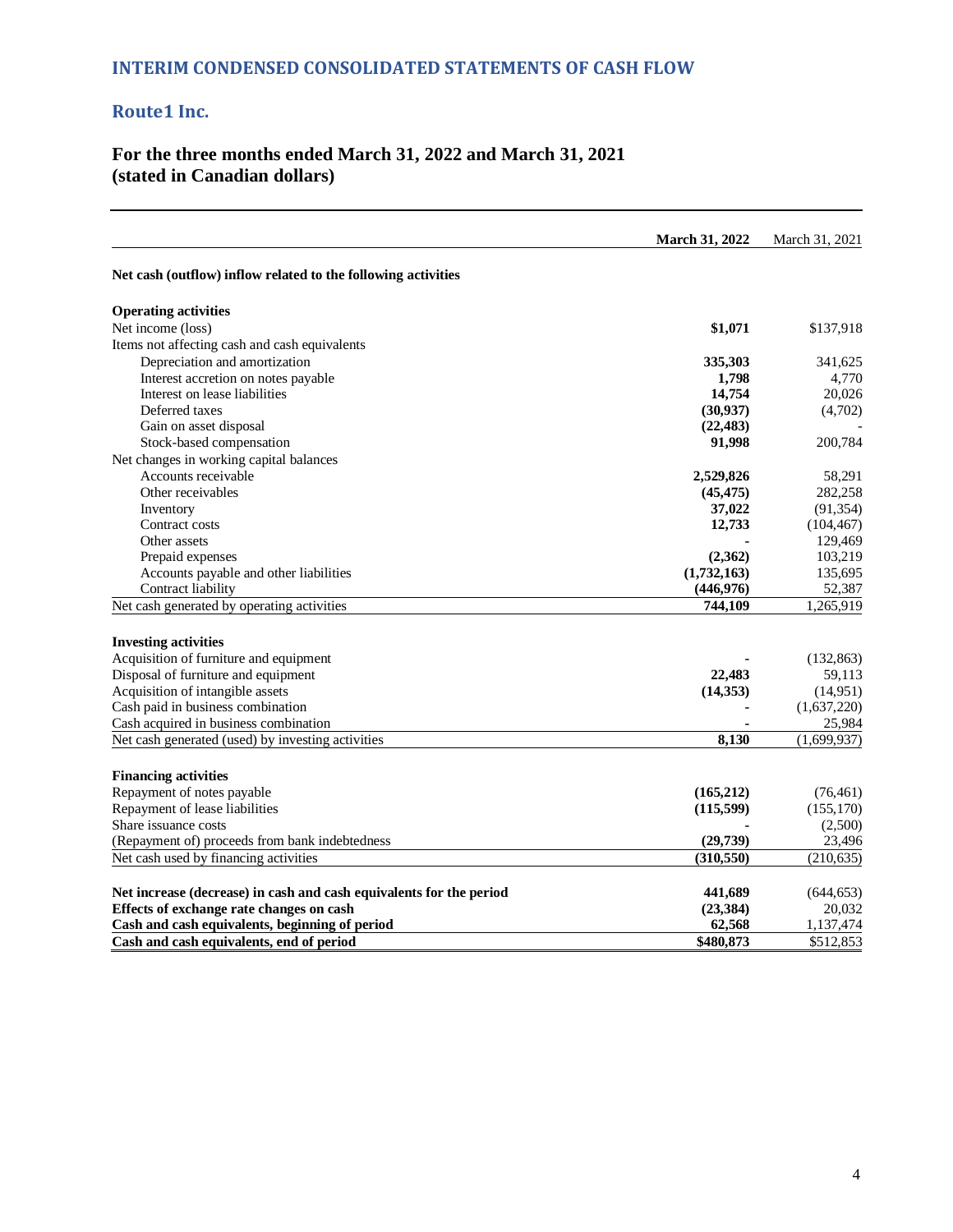## **March 31, 2022 and 2021 (stated in Canadian dollars)**

#### **1. NATURE AND DESCRIPTION OF THE COMPANY**

Route1 Inc. ("Route1" or "the Company") is a publicly traded company on the TSX Venture Exchange. The Company is incorporated under the laws of the Province of Ontario by articles of amalgamation dated January 1, 2006. The registered office of the Company is 8 King Street East, Suite 600, Toronto, Ontario, M5C 1B5.

Route1 is an advanced North American technology company that empowers their clients with data-centric solutions necessary to drive greater profitability, improve operational efficiency and gain sustainable competitive advantages, while always emphasizing a strong cybersecurity and information assurance posture. Route1 delivers client outcomes through real-time secure delivery of actionable intelligence to decision makers, whether it be in a manufacturing plant, in-theater or in a university parking lot.

With offices and staff in Boca Raton, FL, Scottsdale, AZ, Chattanooga, TN, Cincinnati, OH, Denver, CO, Glen Allen, VA, and Toronto, Canada, Route1 provides leading-edge solutions to public and private sector clients around the world. Route1 is listed in Canada on the TSX Venture Exchange under the symbol ROI.

The Company has four operating segments: Route1 Inc. and Route 1 Security Corporation, Portable Computer Systems, Inc. ("PCS"), Group Mobile Int'l, LLC ("GMI") and Spyrus Solutions, Inc. ("Spyrus"). An operating segment is a component of the Company that engages in business activities from which it may earn revenues and incur expenses, and for which discrete financial information is available. Operating segments are reported in a manner consistent with the internal reporting provided to the Chief Operating Decision Maker ("CODM"). The CODM, who is responsible for allocating resources and assessing performance of the operating segments, has been identified as the Chief Executive Officer.

The Company has one reportable segment.

Since December 31, 2019, the spread of COVID-19 severely impacted many local economies around the globe. In many countries, including Canada and the United States, businesses were forced to cease or limit operations for long or indefinite periods of time. Governments and central banks responded with monetary and fiscal interventions to stabilize economic conditions and continued to do so. Central banks in developed countries have recently begun to indicate that monetary policy may become more restrictive in 2022 and beyond. In addition, the central banks have begun raising interest rates and reducing their balance sheets.

The COVID-19 pandemic has affected the Company's business both positively and negatively. The Company's secure remote access technology initially benefited from the requirements to telework both in government and business. Some of this increase in MobiKEY users has not been sustained as more employees return to the office.

The impact of COVID-19 on the balance of the Company's business had initially been the disruption in the supply chain for ruggedized devices and accessories. In addition, client facility shutdowns and deferral of installation services for certain license plate recognition projects also occurred as a result of the virus. At the present time, the economy in the United States has broadly reopened and the Company's business has returned to a more normal level as facilities have reopened and installation activities are moving forward. The most significant lasting impact of the pandemic has been and continues to be the increased lead times for deliveries of products from certain manufacturers especially those whose products require components from and manufacturing of products in Asia. In addition, projects that are dependent on the delivery of automotive vehicles have been delayed as delivery times and prices of those vehicles have increased. The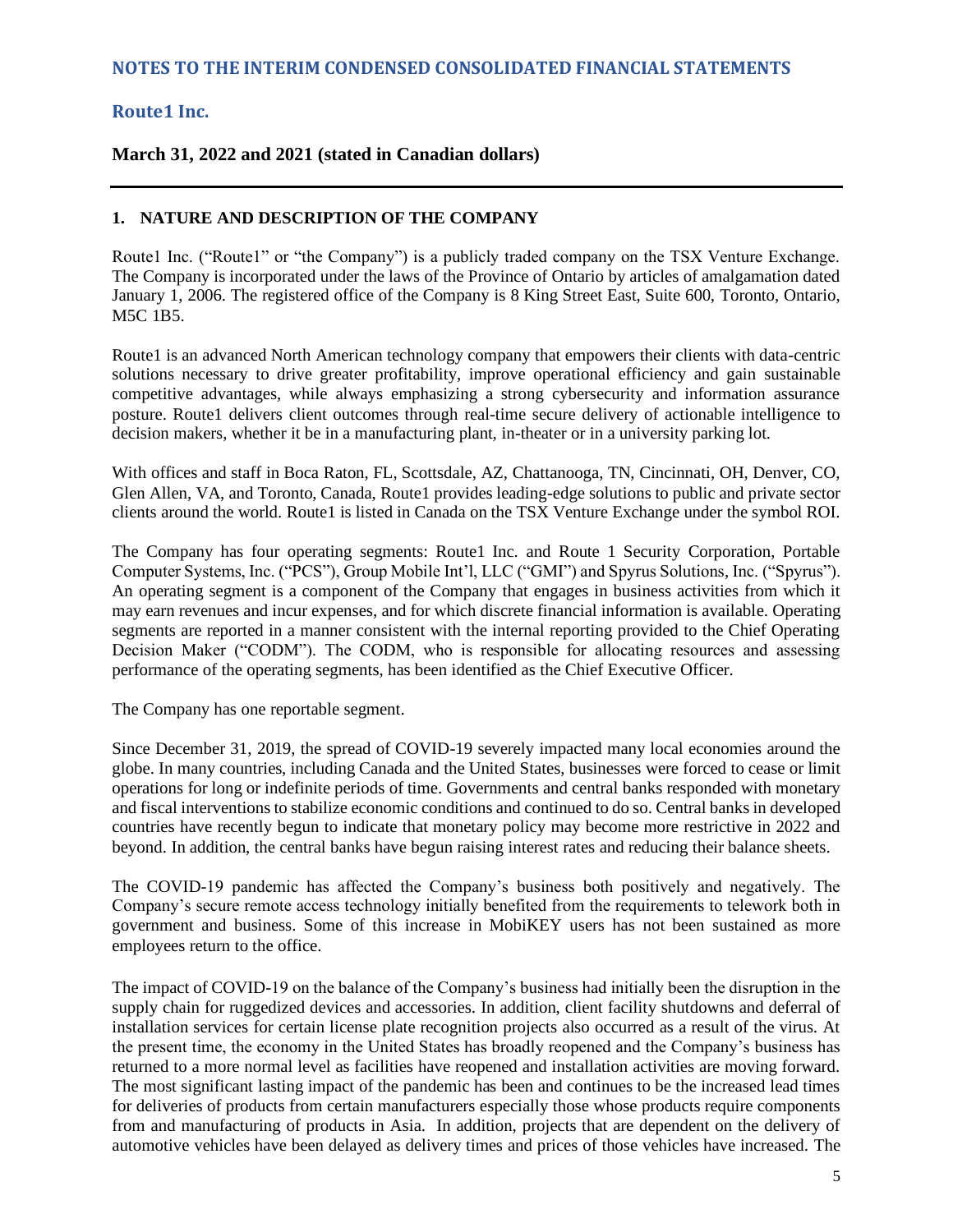## **March 31, 2022 and 2021 (stated in Canadian dollars)**

global supply situation has been exacerbated by the reopening of developed economies and the continued limited ability of lesser developed economies to meet the increased demand. The recent rise in COVID-19 cases in Asia has further exacerbated the supply chain issues.

See [https://www.route1.com/terms-of-use/](https://can01.safelinks.protection.outlook.com/?url=https%3A%2F%2Fprotect-eu.mimecast.com%2Fs%2FuKJmCqxps7YY0KIZqMlx%3Fdomain%3Droute1.com&data=02%7C01%7CMark.Irwin%40ca.gt.com%7Cb15806924f38470c4e7208d7e60051ff%7C296ae2296f104f4aa0d6f390ed73d8e3%7C0%7C0%7C637230761361130846&sdata=ZXF1cL801vmdawBF8pkncfkf19w4Re1KxRPZY5RTocc%3D&reserved=0) for notice of Route1's intellectual property.

#### **2. SIGNIFICANT ACCOUNTING POLICIES AND BASIS OF PREPARATION**

These interim condensed consolidated financial statements have been prepared in accordance with International Accounting Standard 34 – "*Interim Financial Reporting"* ("IAS 34") using accounting policies consistent with International Financial Reporting Standards ("IFRS") as issued by the International Accounting Standards Board ("IASB"). Accordingly, certain disclosures included in annual financial statements prepared in accordance with IFRS have been condensed or omitted and these unaudited interim condensed consolidated financial statements should be read in conjunction with the Company's audited consolidated financial statements for the year ended December 31, 2021.

The accounting policies applied in preparation of these interim condensed consolidated financial statements are consistent with those applied and disclosed in the Company's consolidated financial statements for the year ended December 31, 2021.

The preparation of interim condensed consolidated financial statements in conformity with IAS 34 requires management to make judgments, estimates and assumptions that affect the application of policies and reported amounts of assets and liabilities, income and expenses. The estimates and associated assumptions are based on historical experience and various other factors that are believed to be reasonable under the circumstances, the results of which form the basis of making the judgments about carrying values of assets and liabilities that are not readily apparent from other sources. Actual results may differ from these estimates. The interim results are not necessarily indicative of results for a full year. The critical judgments and estimates applied in the preparation of the Company's interim condensed consolidated financial statements are consistent with those applied to the Company's consolidated financial statements for the year ended December 31, 2021.

Certain comparative figures have been adjusted to conform to the current period's presentation.

These interim condensed consolidated financial statements are presented in Canadian dollars ("Cdn \$"), which is also the functional currency of the Company.

#### **3. COST OF REVENUE**

Cost of revenue includes the cost of devices, salaries of select staff, hosting of our MobiNET© and royalty related fees. For the three months ended March 31, 2022, the cost of revenue recognized as an expense was \$2,572,331 (March 31, 2021 - \$3,647,445).

## **4. LEASES**

The Company has entered into a variety of premise lease agreements for office locations in Toronto, Ontario; Scottsdale, Arizona; Cincinnati, Ohio; Chattanooga, Tennessee; Boca Raton, Florida; and Denver, Colorado. In addition to the basic monthly rents, as part of some of the leases, the Company must pay a proportionate share of property taxes, operating costs, utilities and additional services.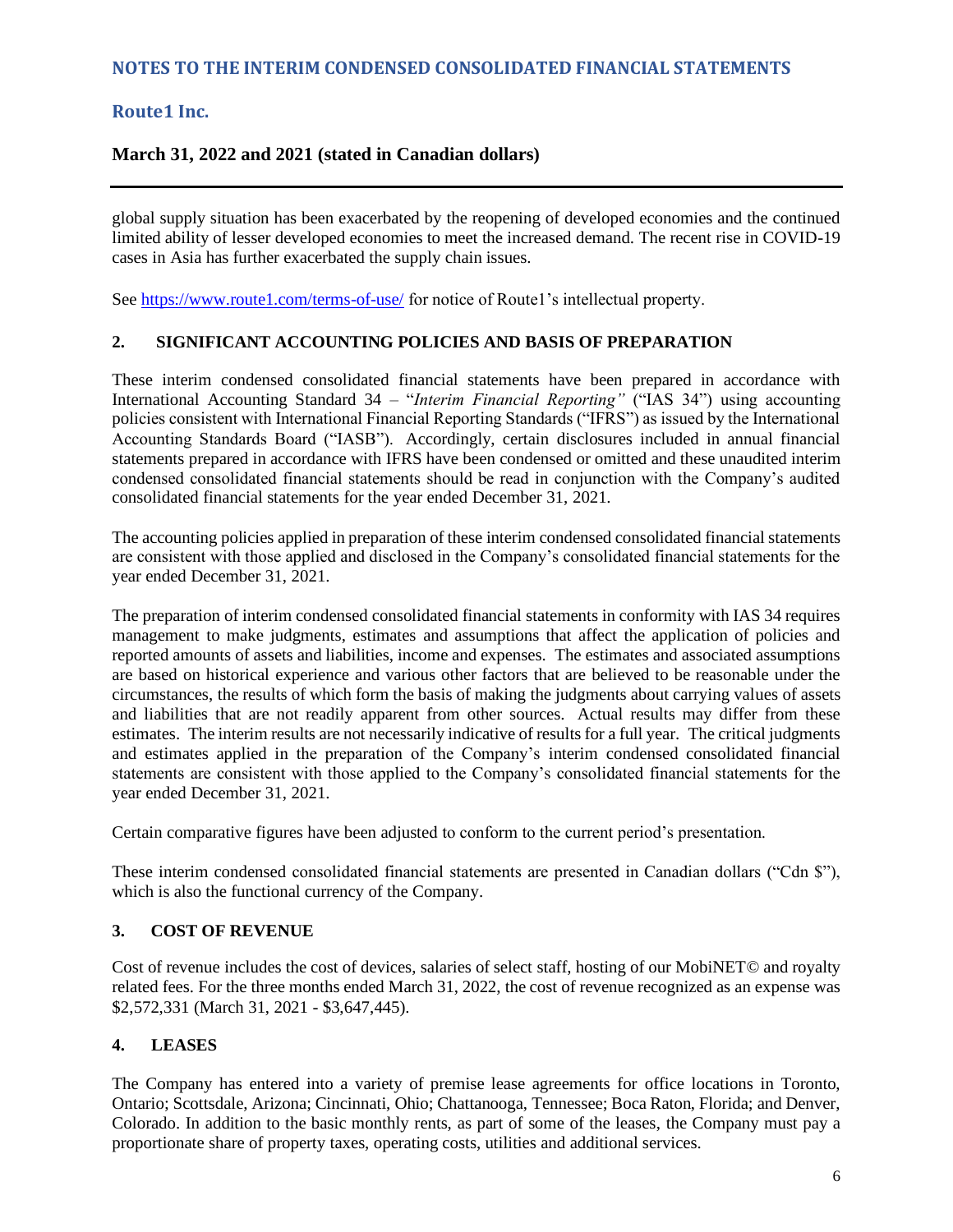#### **March 31, 2022 and 2021 (stated in Canadian dollars)**

The minimum annual basic rent commitments are as follows:

|                                                      | March 31, 2022 |
|------------------------------------------------------|----------------|
| 2022                                                 | \$325,960      |
| 2023                                                 | 422,530        |
| 2024 and beyond                                      | 1,057,734      |
| Minimum lease payments                               | 1,806,224      |
| Less: interest portion at rates between 3.81% and 5% | 125,765        |
| Net minimum lease payments                           | 1.680.459      |
| Less: Short-term or low value lease payments         | 72,969         |
|                                                      | 1.607.490      |
| Less: current portion                                | 360,995        |
| Long-term portion                                    | \$1,246,495    |

The office locations have been recognized in right-of-use assets at the present value of minimum lease payments, less accumulated depreciation. Also, in relation to those leases under IFRS 16, the Company has recognized depreciation and interest costs instead of operating lease expense. During the three months ended March 31, 2022, the Company recognized \$102,814 (March 31, 2021 - \$135,076) of depreciation and \$14,754 (March 31, 2021 - \$19,642) of interest expense from these leases.

The expense relating to payments not included in the measurement of the lease liability (including but not limited to property taxes, operating expenses, utilities and additional services) is as follows:

|                      | March 31, 2022 |
|----------------------|----------------|
| Short-term leases    |                |
| Non-lease components | 63,608         |
|                      | \$63,608       |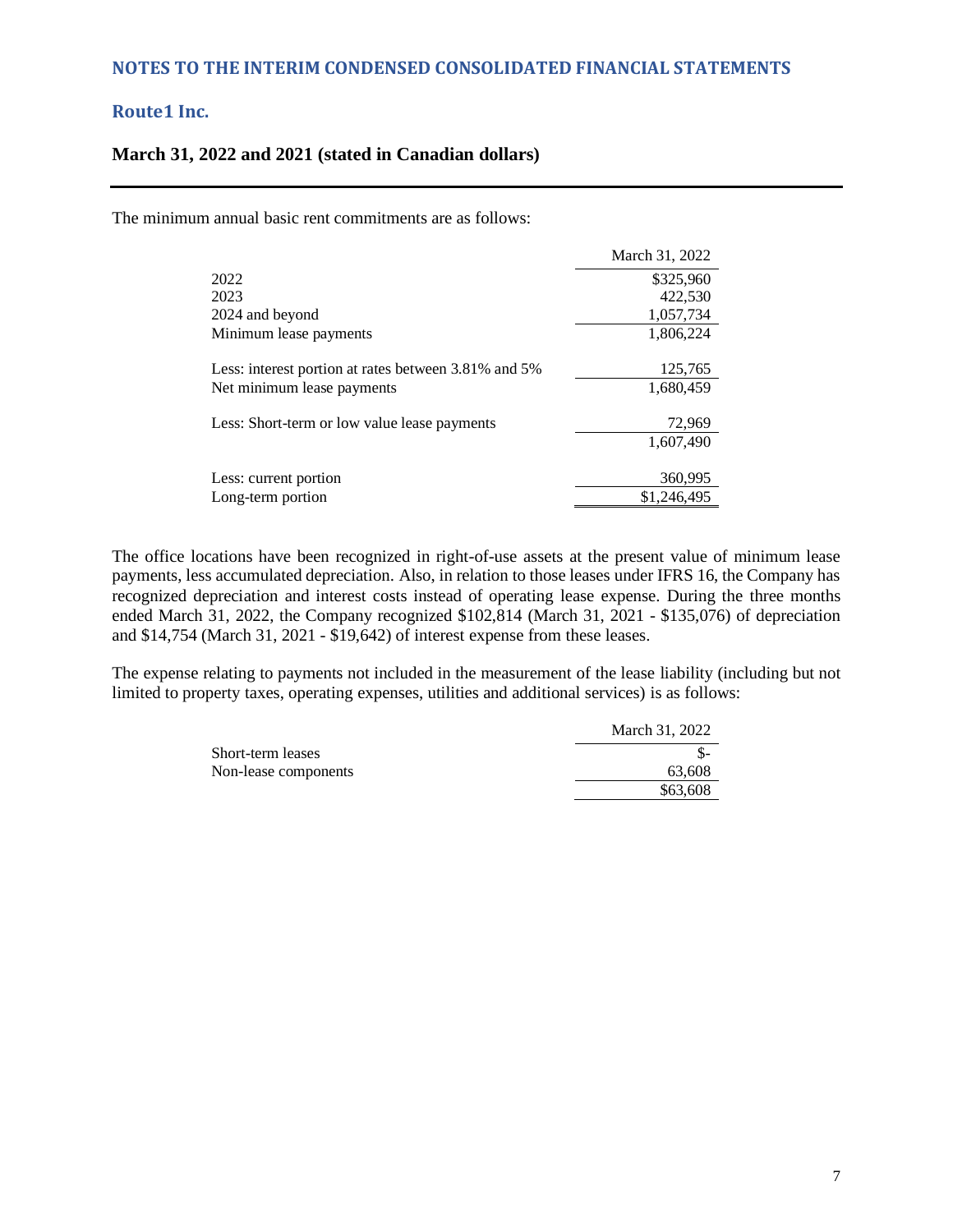## **March 31, 2022 and 2021 (stated in Canadian dollars)**

#### **Cost Right-of-use Asset Computer Equipment Furniture and Equipment Total** Balance at December 31, 2021 \$2,419,426 \$2,877,703 \$697,216 \$5,994,345 **Additions - - - - Disposals - - - - Effect of exchange rate changes (30,951) - (5,600) (36,551) Balance at March 31, 2022 2,388,475 2,877,703 691,616 5,957,794 Accumulated depreciation and impairment Right-of-use Asset Computer Equipment Furniture and Equipment Total**  Balance at December 31, 2021 (784,457) (2,183,068) (483,362) (3,450,887) **Depreciation expense (102,814) (91,906) (27,710) (222,430) Disposals - - - - Effect of exchange rate changes 9,179 - 3,212 12,391 Balance at March 31, 2022 (878,092) (2,274,974) (507,860) (3,660,926) Net book value Right-of-use Right-of-use Asset Computer Equipment Furniture and Equipment Total**  Balance at December 31, 2021 \$1,634,969 \$694,635 \$213,854 \$2,543,458 **Balance at March 31, 2022 \$1,510,382 \$602,729 \$183,759 \$2,296,868**

## **5. RIGHT-OF-USE, FURNITURE AND EQUIPMENT ASSETS**

For the three months ended March 31, 2022, depreciation and amortization expense of \$222,430 (March 31, 2021 - \$276,593) was recognized in general administration expense.

During the three months ended March 31, 2022, the Company disposed of certain TaaS assets with zero net book value, resulting in a net gain of \$22,486.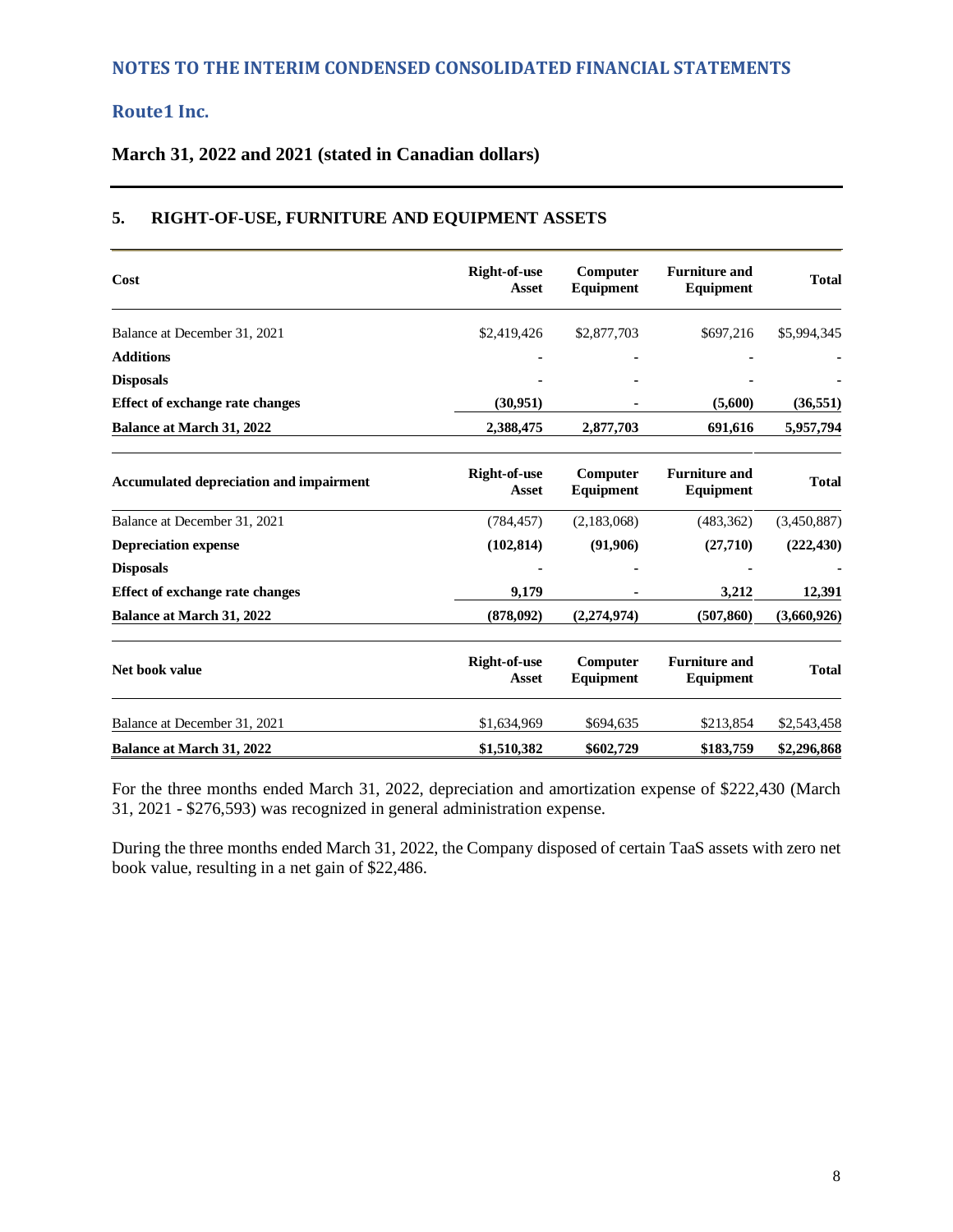**March 31, 2022 and 2021 (stated in Canadian dollars)** 

#### **6. INTANGIBLE ASSETS**

| Cost                                              | <b>Patents</b> | <b>Software</b> | <b>Customer</b><br><b>Relationships</b> | <b>Vendor</b><br><b>Relationships</b> | <b>Trademarks</b><br>&<br><b>Tradenames</b>                     | <b>Total</b><br>Intangible<br><b>Assets</b> |
|---------------------------------------------------|----------------|-----------------|-----------------------------------------|---------------------------------------|-----------------------------------------------------------------|---------------------------------------------|
| Balance at December 31, 2021                      | \$193,408      | \$1,178,585     | \$1,645,034                             | \$443.730                             | \$158,475                                                       | \$3,619,230                                 |
| <b>Additions</b>                                  |                | 14,353          |                                         |                                       |                                                                 | 14,353                                      |
| Effect of exchange rate changes                   |                |                 | (23, 615)                               | (6,370)                               | (2,275)                                                         | (32,260)                                    |
| <b>Balance at March 31, 2022</b>                  | 193,408        | 1,192,938       | 1,621,419                               | 437,360                               | 156,200                                                         | 3,601,323                                   |
|                                                   |                |                 |                                         |                                       |                                                                 |                                             |
| <b>Accumulated depreciation and</b><br>impairment | <b>Patents</b> | <b>Software</b> | <b>Customer</b><br><b>Relationships</b> | <b>Vendor</b><br><b>Relationships</b> | <b>Trademarks</b><br>&<br><b>Tradenames</b>                     | <b>Total</b><br>Intangible<br><b>Assets</b> |
| Balance at December 31, 2021                      | (69,993)       | (940.407)       | (245, 868)                              | (110, 933)                            | (39,618)                                                        | (1,406,819)                                 |
| <b>Depreciation expense</b>                       | (3, 473)       | (46, 659)       | (47, 651)                               | (11, 120)                             | (3,971)                                                         | (112, 873)                                  |
| Effect of exchange rate changes                   |                |                 | 4,324                                   | 1,778                                 | 635                                                             | 6,737                                       |
| <b>Balance at March 31, 2022</b>                  | (73, 466)      | (987,066)       | (289, 195)                              | (120, 275)                            | (42, 954)                                                       | (1,512,955)                                 |
|                                                   |                |                 |                                         |                                       |                                                                 |                                             |
| Net book value                                    | <b>Patents</b> | <b>Software</b> | <b>Customer</b><br><b>Relationships</b> | <b>Vendor</b><br><b>Relationships</b> | <b>Trademarks</b><br>$\boldsymbol{\alpha}$<br><b>Tradenames</b> | <b>Total</b><br>Intangible<br><b>Assets</b> |
| Balance at December 31, 2021                      | \$123,415      | \$238,177       | \$1,399,165                             | \$332,797                             | \$118,857                                                       | \$2,212,411                                 |
| <b>Balance at March 31, 2022</b>                  | \$119,942      | \$205,872       | \$1,332,224                             | \$317,086                             | \$113,245                                                       | \$2,088,368                                 |

For the three months ended March 31, 2022, depreciation and amortization expense of \$112,873 (March 31, 2021 - \$65,032) was recognized in general administration expense.

## **7. GOODWILL**

A summary of the Company's goodwill is as follows:

| Balance, December 31, 2021       | \$3,131,422 |
|----------------------------------|-------------|
| <b>Effect of exchange rates</b>  | (44.954)    |
| <b>Balance at March 31, 2022</b> | \$3,086,468 |

The Company performs impairment assessments of goodwill at year-end or when an event occurs that impacts the value of the entities that gave rise to the goodwill.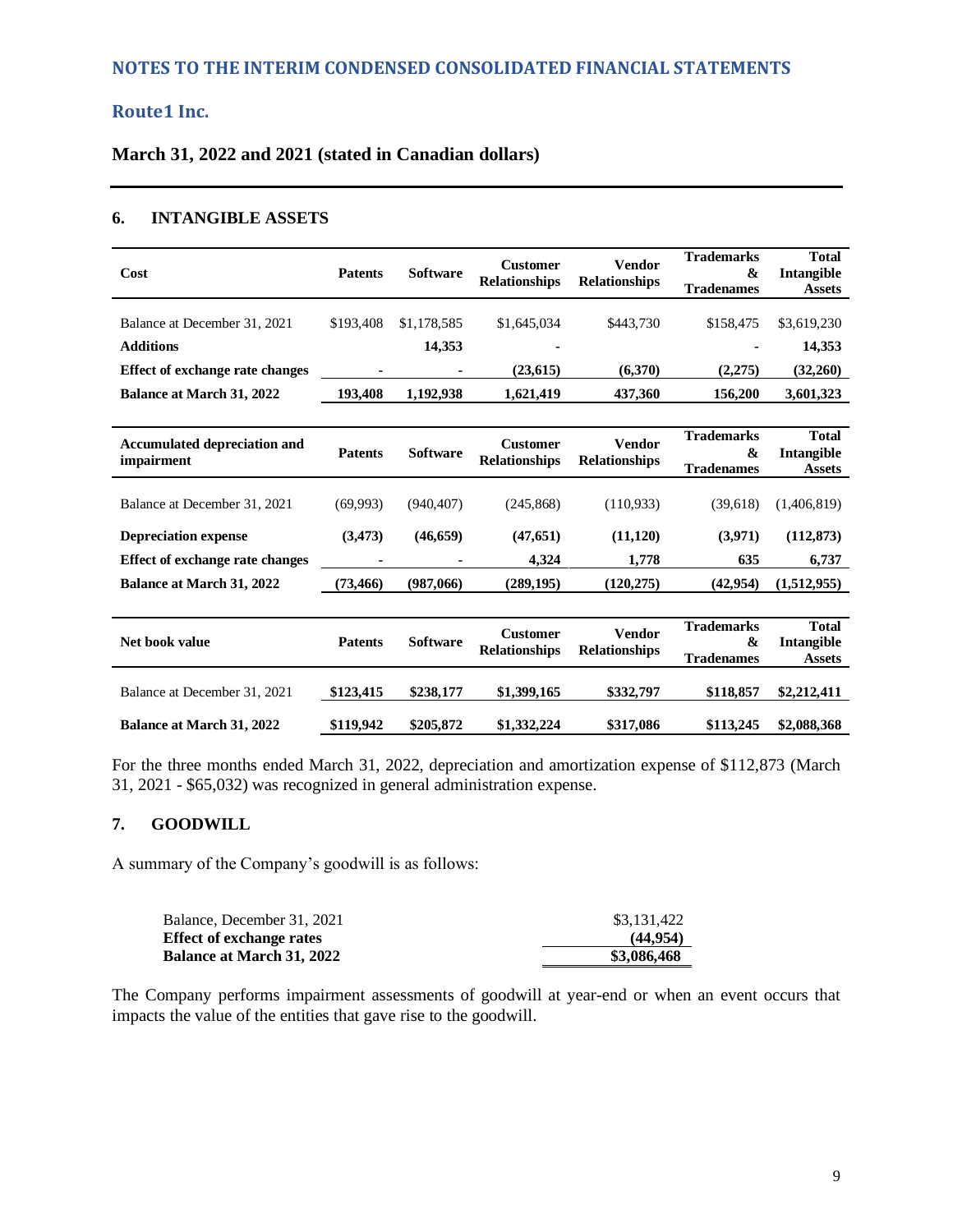## **March 31, 2022 and 2021 (stated in Canadian dollars)**

#### **8. BUSINESS COMBINATION – DataSource Mobility, LLC**

On March 29, 2021, the Company completed the acquisition of 100% of the membership interests of DataSource Mobility, LLC ("DSM"). The purchase consideration was US \$1,300,000 cash paid at closing (CAD \$1,637,220). The US/CAD exchange rate on March 29, 2021 was US \$1 = CAD \$1.2594.

DSM is primarily a reseller of ruggedized tablets and laptops along with associated accessories. DSM offers guidance and state-of-the-art mobile devices for a wide range of sectors including public safety, utilities, field services, logistics and healthcare as well as state and local governments. DSM services customers primarily located in the Southeastern United States.

The acquisition of DSM was accounted for using the acquisition method of accounting in accordance with IFRS 3 with the results of operations consolidated with those of the Company effective March 29, 2021.

The goodwill recorded on the statement of financial position represents the purchase price paid in excess of the fair value of the assets. The Company expects the DSM acquisition to allow it to expand the Company's business model in Texas, through adding Texas-based customers. Further, by leveraging DSM's current and future rugged mobile device sales, it will allow the Company to expand its field service installation business as well as open additional opportunities to sell data security and analytics software applications and capabilities.

The intangible assets recorded on the balance sheet represent the fair value of the customer lists acquired.

The operating results of DSM have been combined with PCS. Accordingly, separate disclosure of revenue and profit generated by DSM since acquisition is impracticable.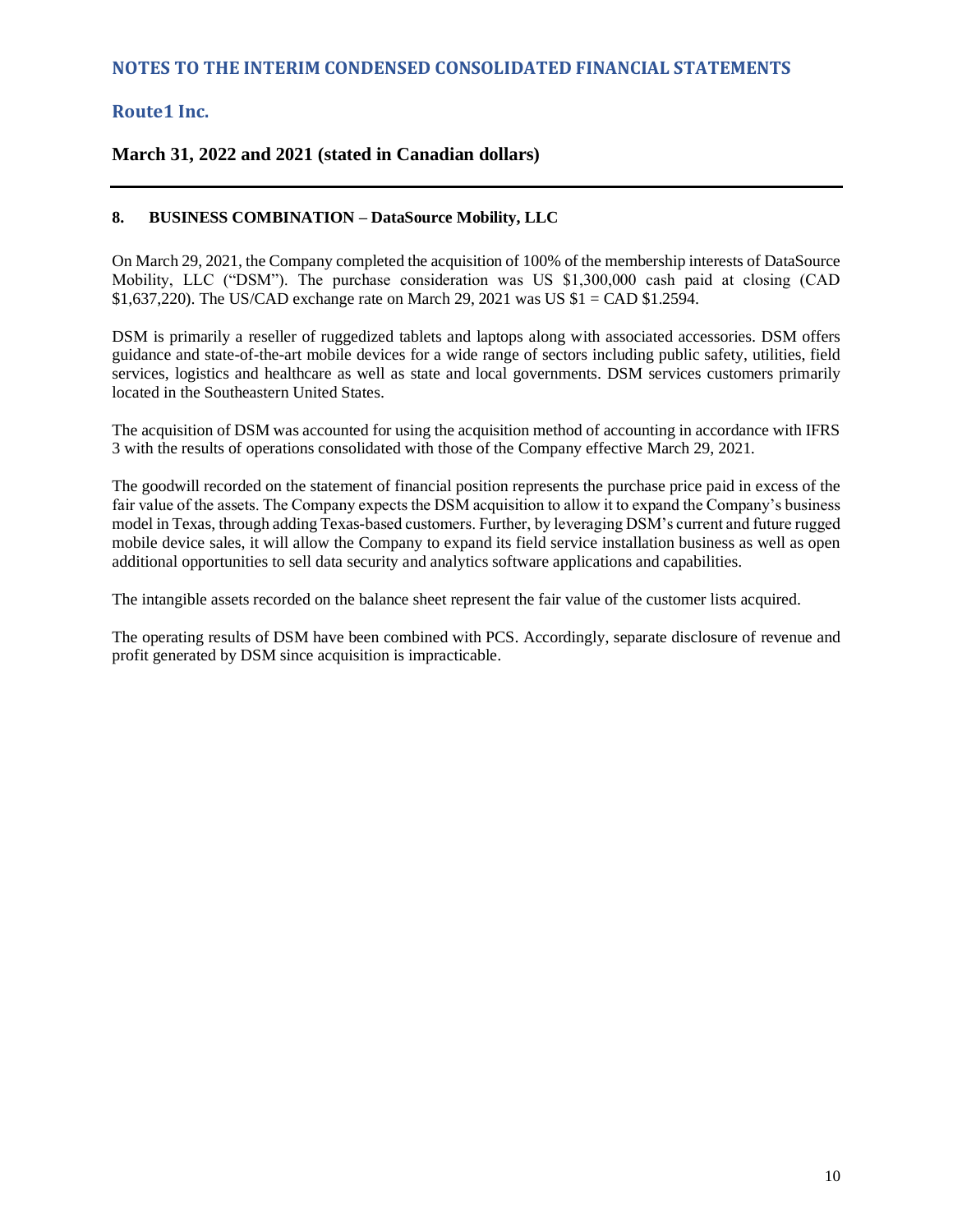## **March 31, 2022 and 2021 (stated in Canadian dollars)**

The table below summarizes the estimated fair value of the consideration transferred and the estimated fair values of the major classes of assets acquired and liabilities assumed.

| <b>Assets Acquired</b>                 | <b>US</b><br><b>Dollars</b> | Canadian<br><b>Dollars</b> |
|----------------------------------------|-----------------------------|----------------------------|
| Cash and cash equivalents              | \$20,632                    | \$25,984                   |
| Accounts receivable                    | 182,094                     | 229,329                    |
| Prepaid expenses                       | 4,750                       | 5,982                      |
| Current assets                         | 207,476                     | 261,295                    |
| Furniture and equipment                | 1,000                       | 1,258                      |
| Intangible assets                      | 450,153                     | 566,924                    |
| Goodwill                               | 922,891                     | 1,162,289                  |
| Non-current assets                     | 1,374,044                   | 1,730,471                  |
| <b>Total assets</b>                    | 1,581,520                   | 1,991,766                  |
|                                        |                             |                            |
| <b>Liabilities Assumed</b>             |                             |                            |
| Accounts payable and other liabilities | 167,406                     | 210,831                    |
| Deferred tax liability                 | 114,114                     | 143,715                    |
| <b>Total liabilities</b>               | 281,520                     | 354.546                    |
| Fair value of net assets acquired      | 1,300,000                   | 1,637,220                  |
|                                        |                             |                            |
| <b>Net consideration issued</b>        | \$1,300,000                 | \$1,637,720                |

## **9. BANK INDEBTEDNESS**

The Company's credit facility consists of a revolving demand facility in the amount of \$1,025,000 (December 31, 2021 - \$1,025,000) and a \$150,000 credit card facility (December 31, 2021 - \$150,000). The operating facility carries an interest rate equal to the lender's prime rate of interest plus 1.5% (December 31, 2021 – prime rate of interest plus 1.5%). As at March 31, 2022, the interest rate was 4.2% (December 31, 2021 – 3.95%). The credit facility is secured by the assets of Route1 Inc. and guaranteed by GMI. As at March 31, 2022, the balance drawn on the revolving demand facility was \$880,000 (December 31, 2021 - \$875,000).

The Company's wholly owned subsidiary, PCS, has an asset-based revolving credit facility in the amount of US \$1,500,000. The facility carries an interest rate of 50 basis points over the prime rate published daily in the Wall Street Journal. As at March 31, 2022, the interest rate was 4% (December 31, 2021 – 3.75%). The availability under the facility is based on a percentage of the aggregate of certain accounts receivable and inventory. The facility is secured by the assets of PCS and is guaranteed by the Company and a wholly owned subsidiary of the Company. As at March 31, 2021, the balance drawn on the revolving demand facility was \$904,209 (December 31, 2021 - \$951,640). PCS is required to maintain a Fixed Charge Coverage Ratio equal to or greater than 1.10:1 on an annual basis. This covenant was met as of December 31, 2021.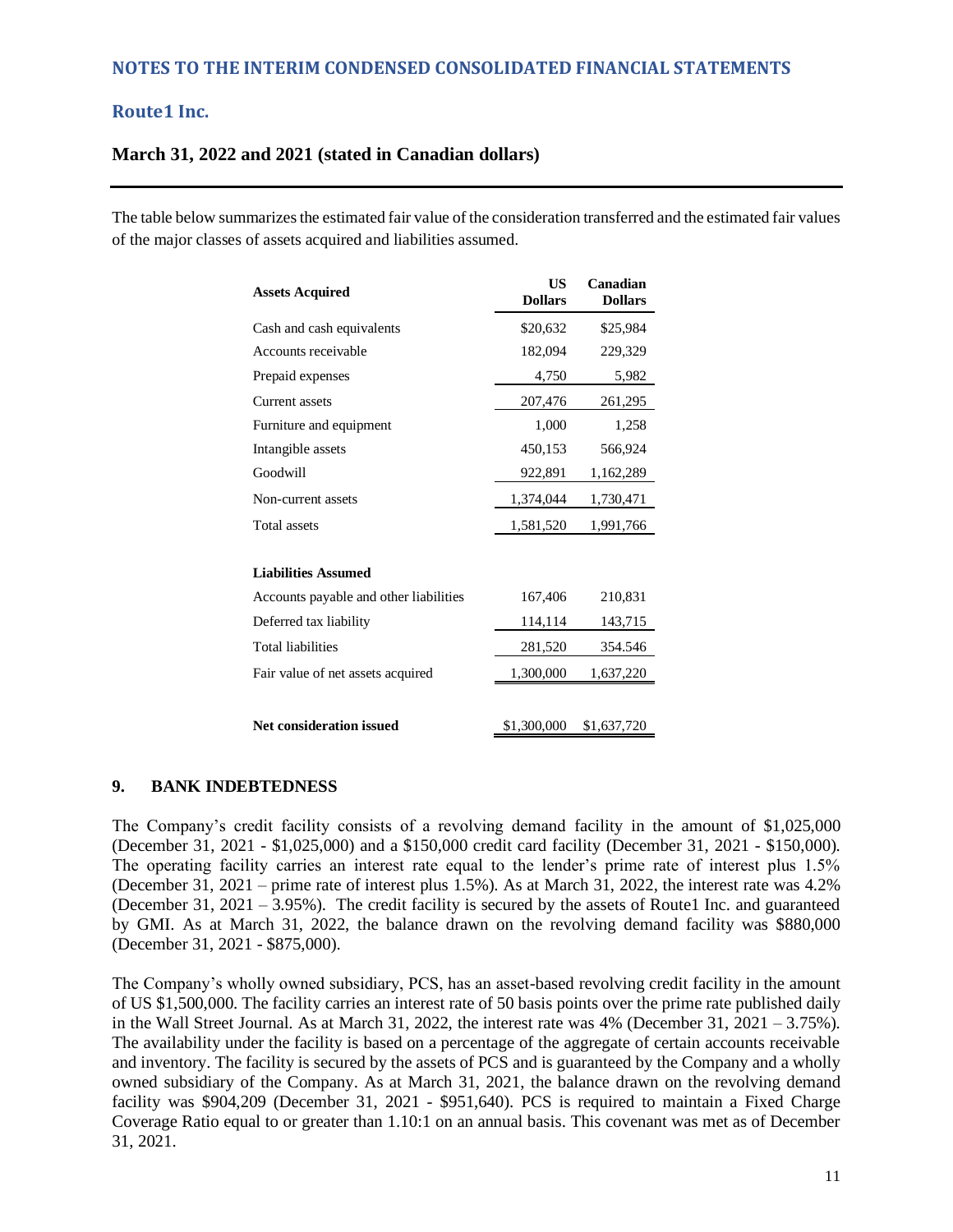#### **March 31, 2022 and 2021 (stated in Canadian dollars)**

#### **10. CONTRACT LIABILITIES AND CONTRACT COSTS**

Contract liabilities are comprised of:

|                                                                           | March 31,   | December 31. |
|---------------------------------------------------------------------------|-------------|--------------|
|                                                                           | 2022        | 2021         |
| Balance, beginning of year                                                | \$2,684,836 | \$3,727,274  |
| Revenue deferred in previous period and recognized in current period      | (1,355,106) | (3,538,771)  |
| Business acquisition                                                      |             | 138,781      |
| Revenue deferred on business acquisition and recognized in current period | (32, 735)   | (60, 542)    |
| Net additions arising from operations                                     | 942,038     | 2,406,068    |
| Effect of exchange rates                                                  | (7, 557)    | 12,026       |
| Total contract liability                                                  | \$2,231,476 | \$2,684,836  |
| Revenue to be recognized in the future:                                   |             |              |
| Within one year                                                           | \$2,191,610 | \$2,632,310  |
| Between two to five years                                                 | 39,866      | 52,526       |
| Total                                                                     | \$2,231,476 | \$2,684,836  |

Subscription revenue and services contract liability is mainly comprised of subscriptions to MobiKEY© services and support contracts for license plate recognition customers.

Contract costs arise primarily as the result of the deferral of commissions and cost of sales on MobiKEY© services and device sales. As at March 31, 2022, the balance was \$55,325 (December 31, 2021 - \$66,763).

## **11. NOTES PAYABLE**

|                                                    | March 31,<br>2022 | December 31,<br>2021 |
|----------------------------------------------------|-------------------|----------------------|
| Promissory note A (US \$90,000, 2021 US \$90,000)  | \$112,464         | \$114,102            |
| Promissory note B (US \$60,000, 2021 US \$120,000) | 74.976            | 152,136              |
|                                                    | 187,440           | 266,238              |
| Less: unamortized deferred debt discount           | (1,185)           | (2,997)              |
|                                                    | 186,255           | 263,241              |
| Promissory note C                                  | 632,372           | 632,372              |
| Promissory note D                                  | 174,944           | 266,238              |
|                                                    | 993,571           | 1,161,851            |
| Less: current portion of notes payable             | (993, 571)        | (1, 161, 851)        |
| Long-term portion                                  | \$-               | \$-                  |

The U.S. dollar denominated debt was translated into Canadian dollars at the period end exchange rate of US \$1 = C \$1.2496 (December 31, 2021 – US \$1 = C \$1.2678).

Pursuant to the acquisition of PCS on June 28, 2019, the Company's wholly owned subsidiary, PCS, issued two notes to the vendor of PCS. The terms of these notes are as follows: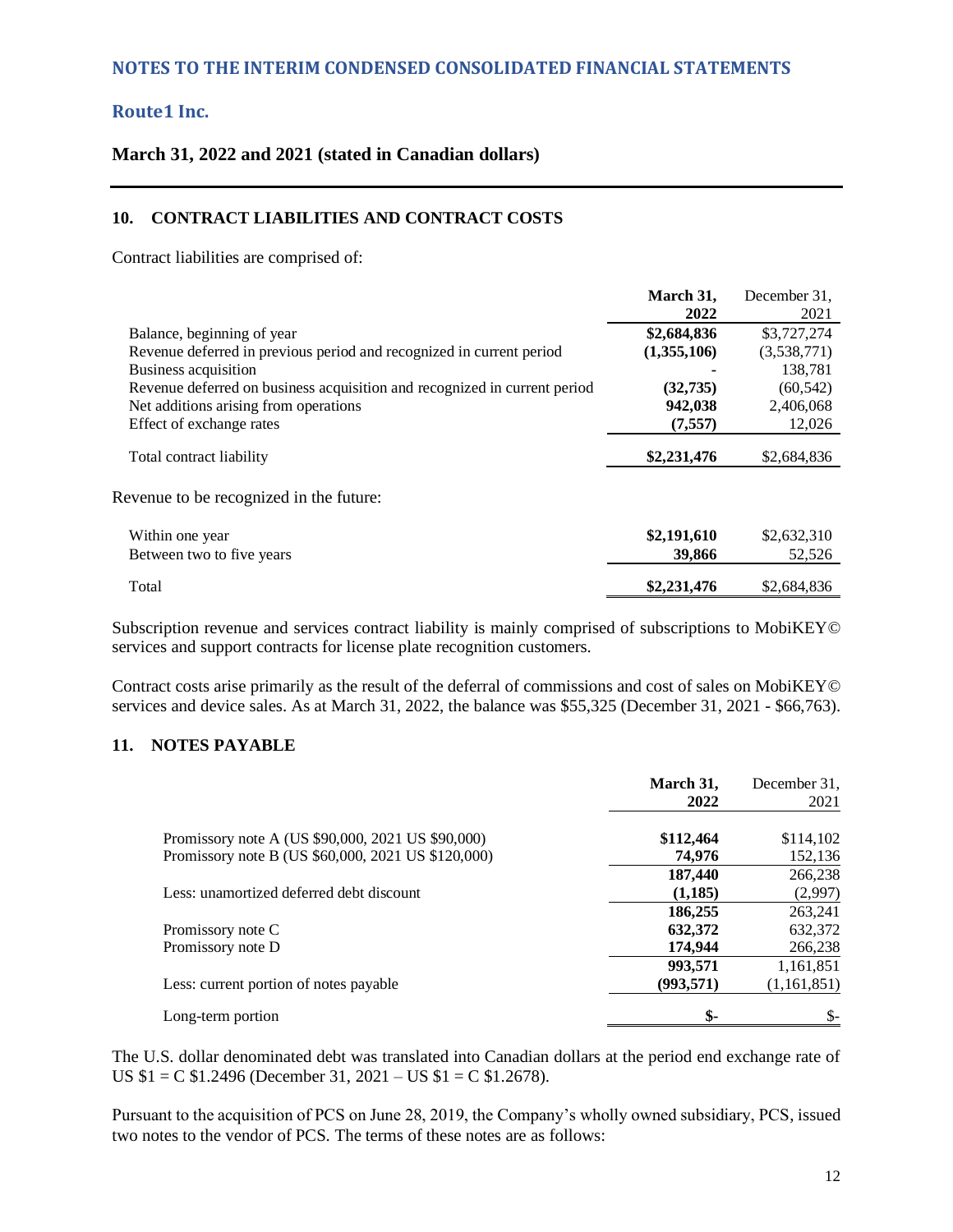|  |  |  | March 31, 2022 and 2021 (stated in Canadian dollars) |
|--|--|--|------------------------------------------------------|
|--|--|--|------------------------------------------------------|

| <b>Unsecured Promissory Note A</b> |                                                                 |
|------------------------------------|-----------------------------------------------------------------|
| Principal Amount                   | US \$250,000                                                    |
| <b>Interest Rate</b>               | 3% per annum, payable annually                                  |
| Repayment                          | US \$80,000 on June 28, 2020; US \$80,000 on June 28, 2021; and |
|                                    | US \$90,000 on June 28, 2022                                    |
| <b>Unsecured Promissory Note B</b> |                                                                 |
| <b>Principal Amount</b>            | US \$720,000                                                    |
| <b>Interest Rate</b>               | 2.37% per annum, payable monthly                                |
| Repayment                          | US \$20,000 per month for 36 months commencing July 31, 2019    |

The notes are subordinated to the asset-based credit facility in PCS. The notes are guaranteed as to payment by the Company's wholly owned subsidiary, GMI.

On September 16, 2020, Route1 entered into a promissory note agreement with a private lender in the amount of \$650,000 (Promissory Note C). The note bears interest at 10% per annum and any amounts drawn must remain outstanding for a minimum of six months from the date of the agreement and thereafter may be repaid without premium, penalty or bonus. The original note maturity of September 30, 2021 was extended to October 31, 2022 and can be further extended by mutual agreement. The promissory note is secured by a pledge of the shares of the Company's wholly owned subsidiary, Route 1 Security Corporation, and a general security agreement over all current and hereafter acquired personal property of the Company. The promissory note is subordinated to the Company's existing bank credit facilities in both Canada and the United States. At March 31, 2022, the balance drawn on the promissory note was \$632,372 (December 31, 2021 - \$632,372). The note was entered into in order to provide part of the collateral for the bond posted in connection with the Company's previous litigation in the United States and for working capital purposes.

On September 15, 2021, as part of the Spyrus acquisition, the Company assumed promissory notes (Note D) to certain former employees in the amount of US \$280,000. The notes are fully subordinated, bear no interest and will mature on October 15, 2022. At March 31, 2022 the balance owing on the notes is \$174,944 (US \$140,000) – December 31, 2021 - \$266,238 (US \$210,000).

Principal debt repayment in the current fiscal year is as follows:

|      | Cash Repayment | Reduction of |
|------|----------------|--------------|
|      |                | Recorded     |
|      |                | Liability    |
| 2022 | \$994.756      | \$993,571    |
|      |                |              |

#### **12. SHARE REPURCHASE PROGRAM**

On September 28, 2020, the Company received approval from the TSX Venture Exchange to make another NCIB. The NCIB permits the Company to purchase for cancellation up to 5% of the common shares in the public float. The maximum number of shares allowed for repurchase is 1,755,980. Purchases under the NCIB may occur during the 12-month period commencing September 27, 2020 and ending September 26, 2021, or the date upon which the maximum number of common shares has been purchased by the Company. Purchases for cancellation under the NCIB during the period from September 27, 2020 to December 31, 2020 were 15,000 common shares.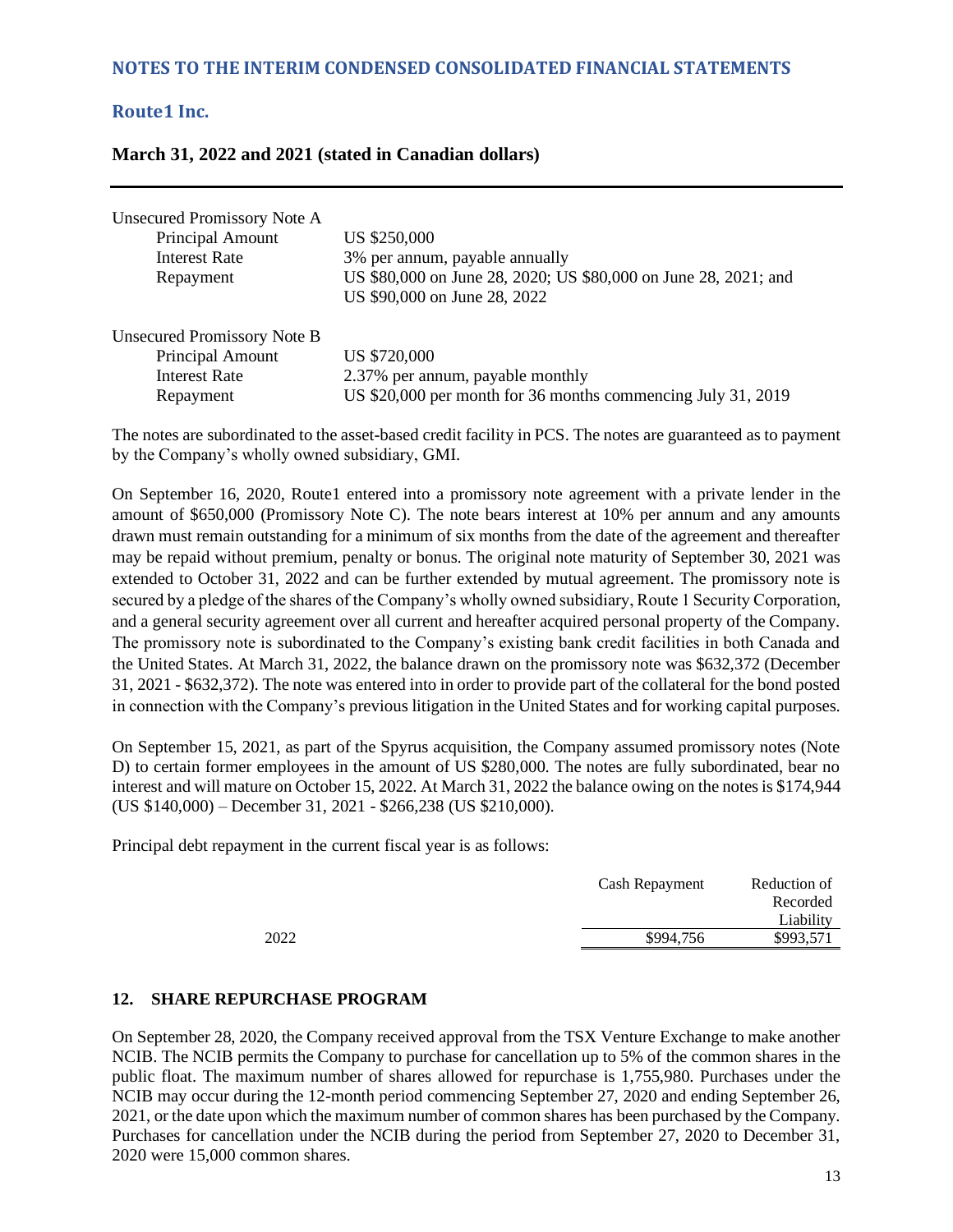## **March 31, 2022 and 2021 (stated in Canadian dollars)**

On September 28, 2021, the Company received approval from the TSX Venture Exchange to make another NCIB. The NCIB permits the Company to purchase for cancellation up to 5% of the common shares in the public float. The maximum number of shares allowed for repurchase is 1,985,473. Purchases under the NCIB may occur during the 12-month period commencing September 28, 2021 and ending September 27, 2022, or the date upon which the maximum number of common shares has been purchased by the Company. There were no purchases for cancellation under the NCIB during the period from September 28, 2021 to December 31, 2021.

For the three months ended March 31, 2022, the Company purchased no shares for cancellation (March 31, 2021 – no shares purchased for cancellation).

#### **13. SHARE CAPITAL, WARRANTS AND CONTRIBUTED SURPLUS**

The Company's authorized share capital consists of the following:

- Unlimited number of common shares with voting rights and no par value.
- Unlimited number of non-cumulative, non-voting first preferred shares with no fixed dividend rate, issuable in series.
- Unlimited number of non-cumulative, non-voting second preferred shares with no fixed dividend rate, issuable in series.
- Unlimited number of non-cumulative, non-voting Series A first preferred shares with no fixed dividend rate, issuable in series and convertible into common shares at the option of the holder on a one-for-one basis at any time after October 31, 2000.

|                                     | <b>Number of Common</b><br><b>Shares</b> | <b>Common Shares</b> |
|-------------------------------------|------------------------------------------|----------------------|
| Balance, January 1, 2021            | 38,694,020                               | \$23,370,074         |
| Warrants exercised                  | 1,355,443                                | 534,000              |
| Shares repurchased for cancellation | (340,000)                                | (198, 113)           |
| Share repurchase costs              |                                          | (5,000)              |
| Balance, December 31, 2021          | 39,709,463                               | \$23,700,961         |
| Balance, March 31. 2022             | 39,709,463                               | \$23,700,961         |

- There are  $2,925,000$  (December 31,  $2021 3,225,000$ ) common share purchase options ("Options") outstanding to acquire 2,925,000 (December 31, 2021 - 3,225,000) common shares at various prices.
- There are 3,574,411 common share purchase warrants outstanding with an expiry date of June 16, 2022, enabling the holders to purchase 3,573,411 common shares at an exercise price of \$1.00 per share.

#### *Private Equity Placement*

On December 16, 2020, the Company completed a private placement of 3,529,411 units (comprised of one common share and one warrant) for gross proceeds of \$3,000,000. A portion of the proceeds were allocated to warrants based on the valuation below with the residual value allocated to common shares.

#### *Warrant Exercise*

On March 19, 2021, the holder of 3,000,000 common share purchase warrants enabling the holder to purchase 3,000,000 common shares at an exercise price of \$0.50 per share, exercised the warrants on a cashless basis in accordance with their terms. The holder received 1,355,443 common shares of the Company.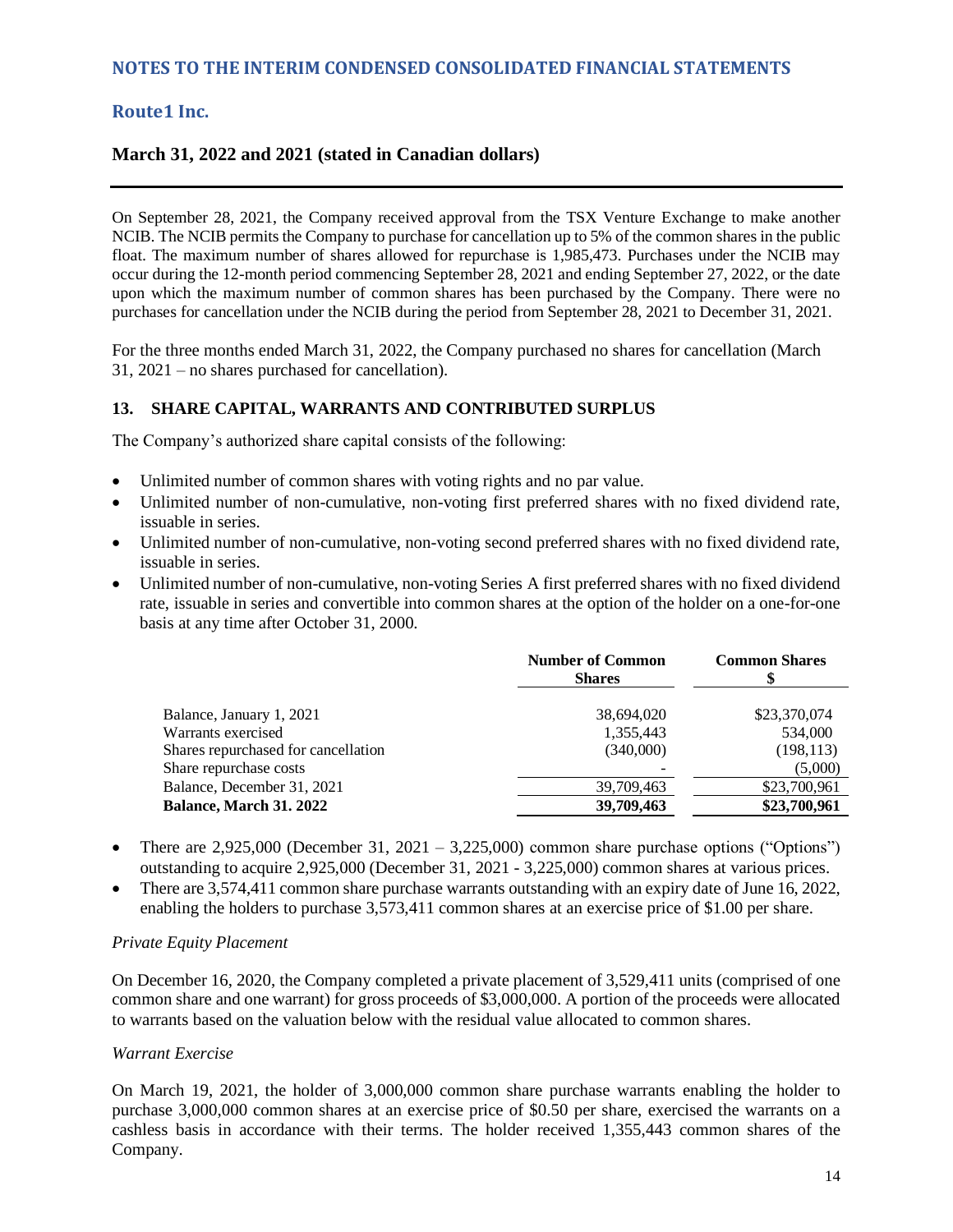#### **March 31, 2022 and 2021 (stated in Canadian dollars)**

#### *Warrant Valuation*

|                               | December 16. |
|-------------------------------|--------------|
|                               | 2020         |
| Share price on issue date     | \$1.04       |
| Risk free interest rate       | 0.25%        |
| Expected life (years)         | 1.5          |
| Expected volatility           | 80%          |
| Dividend yield                | Nil          |
| Fair value of warrants issued | \$0.334      |

The Black-Scholes option pricing model is used by the Company to determine the fair value of the warrants issued as part of the equity private placement in December 2020. A total fair value of \$1,191,889 was determined.

#### *Warrants Outstanding*

|                                | Number of   | Warrant     |
|--------------------------------|-------------|-------------|
|                                | Warrants    |             |
| Balance, January 1, 2021       | 6.574.411   | \$1,683,704 |
| Exercised                      | (3,000,000) | (534.000)   |
| Balance, December 31, 2021     | 3.574.411   | 1,149,704   |
| <b>Balance, March 31, 2022</b> | 3.574.411   | \$1,149,704 |

#### *Stock-based compensation*

The Company has a Stock Option Plan (the "Plan") that was created in 1997 to attract, retain and motivate officers, salaried employees and directors who are in a position to make important contributions toward the success of the Company. Under the Plan, options may be granted to directors, officers, employees, and consultants of the Company at an exercise price determined by the Board provided that such exercise price should not be less than permitted under the rules of any stock exchange where the shares are listed. The period during which an option may be exercised (the "Option Period") is determined by the Board at the time the option is granted, subject to any vesting limitations which may be imposed by the Board in its sole unfettered discretion at the time such option is granted. Options are exercisable as determined by the Board at the date of the grant. Shares covered by options granted pursuant to the Plan may not exceed 10% of the issued and outstanding shares of the Company at the time of the grant, calculated on a non-diluted basis.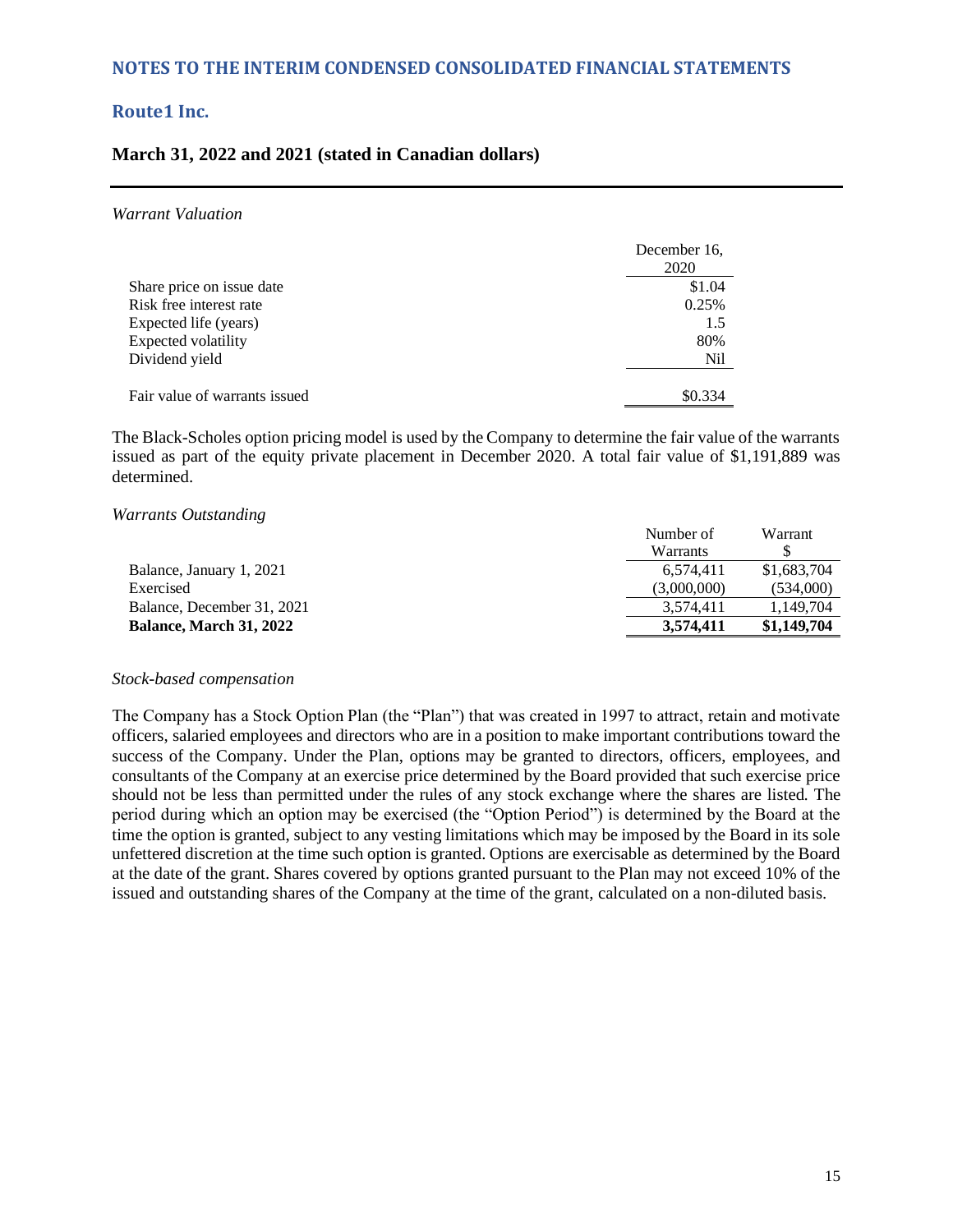## **NOTES TO THE INTERIM CONDENSED CONSOLIDATED FINANCIAL STATEMENTS**

## **Route1 Inc.**

## **March 31, 2022 and 2021 (stated in Canadian dollars)**

The following tables reflect the movement and status of the stock options:

|                                     | <b>March 31, 2022</b> |                                        | December 31, 2021 |                                 |
|-------------------------------------|-----------------------|----------------------------------------|-------------------|---------------------------------|
|                                     | Number of             | Weighted<br>Average<br><b>Exercise</b> | Number of         | Weighted<br>Average<br>Exercise |
| <b>Options Outstanding</b>          | <b>Options</b>        | <b>Price</b>                           | Options           | Price                           |
| Balance, beginning of the period    | 3,225,000             | \$0.60                                 | 3,312,500         | \$0.61                          |
| Options granted during the period   |                       |                                        | 950,000           | 0.56                            |
| Options expired during the period   | (100,000)             | 0.50                                   | (487,500)         | 0.50                            |
| Options exercised during the period |                       |                                        |                   |                                 |
| Options forfeited during the period | (200,000)             |                                        | (550,000)         | 0.64                            |
| Balance, end of the period          | 2,925,000             | \$0.58                                 | 3,225,000         | \$0.60                          |

|                       | <b>Options Outstanding</b> |              |                | <b>Options Exercisable</b> |
|-----------------------|----------------------------|--------------|----------------|----------------------------|
|                       | March 31, 2022             |              | March 31, 2022 |                            |
|                       |                            | Weighted     |                | Weighted                   |
|                       |                            | Average      |                | Average                    |
|                       |                            | Remaining    |                | Remaining                  |
|                       | Number of                  | Contractual  | Number of      | Contractual                |
| <b>Exercise Price</b> | Options                    | Life (Years) | Options        | Life (Years)               |
|                       |                            |              |                |                            |
| \$0.50                | 650,000                    | 4.1          | 100,000        | 1.5                        |
| \$0.55                | 200,000                    | 1.4          | 200,000        | 1.4                        |
| \$0.62                | 300,000                    | 3.4          | 90,000         | 3.4                        |
| \$0.65                | 500,000                    | 2.1          | 300,000        | 2.1                        |
| \$0.68                | 1,275,000                  | <b>3.1</b>   | 382,500        | 3.1                        |
|                       | 2,925,000                  | 3.0          | 1,072,500      | 2.4                        |

|                       | <b>Options Outstanding</b> |              |           | <b>Options Exercisable</b> |
|-----------------------|----------------------------|--------------|-----------|----------------------------|
|                       | December 31, 2021          |              |           | December 31, 2021          |
|                       |                            | Weighted     |           | Weighted                   |
|                       |                            | Average      |           | Average                    |
|                       |                            | Remaining    |           | Remaining                  |
|                       | Number of                  | Contractual  | Number of | Contractual                |
| <b>Exercise Price</b> | Options                    | Life (Years) | Options   | Life (Years)               |
|                       |                            |              |           |                            |
| \$0.50                | 750,000                    | 3.8          | 200,000   | 0.9                        |
| \$0.55                | 200,000                    | 1.6          | 200,000   | 1.6                        |
| \$0.62                | 300,000                    | 3.7          | 90,000    | 3.7                        |
| \$0.65                | 500,000                    | 2.3          | 300,000   | 2.3                        |
| \$0.68                | 1,275,000                  | 3.3          | 382,500   | 3.3                        |
| \$1.05                | 200,000                    | 2.0          | 200,000   | 2.0                        |
|                       | 3.225.000                  | 3.2          | 1.372.500 | 2.6                        |

For the quarter ended March 31, 2022, the Company recorded stock-based compensation expense of \$91,998 (March 31, 2021 - \$200,784).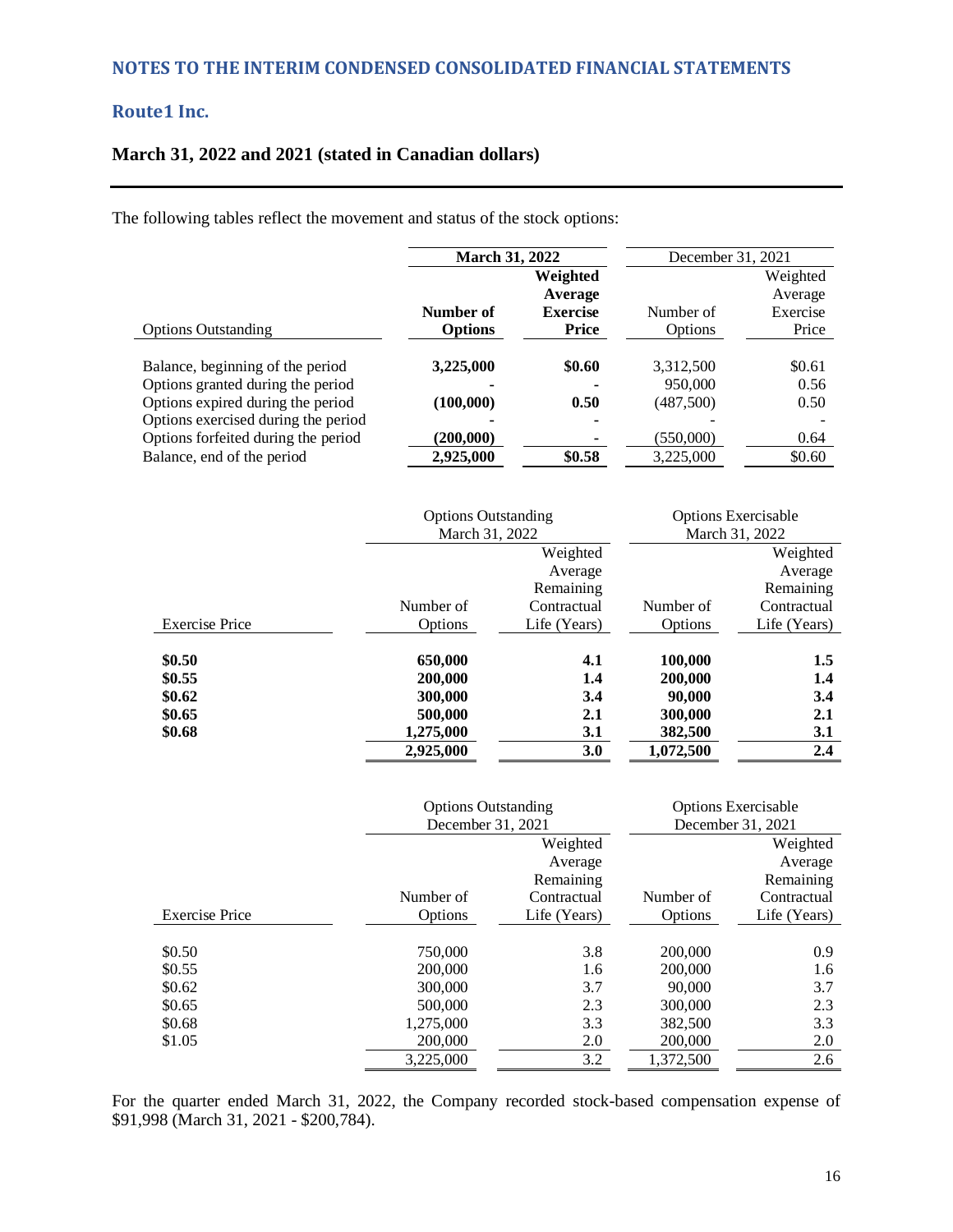#### **March 31, 2022 and 2021 (stated in Canadian dollars)**

The Black-Scholes option pricing model used by the Company to determine fair values was developed for use in estimating the fair value of freely traded options, which are fully transferable and have no vesting restrictions. The Company's stock options are not transferable and cannot be traded and are subject to vesting restrictions and exercise restrictions under the Company's black-out policy which would tend to reduce the fair value of the Company's stock options. Changes to subjective input assumptions used in the model can cause a significant variation in the estimate of the fair value of the options.

All outstanding share options expected to vest were measured in accordance with IFRS 2, "Share-based Payment" at their market-based measure at the acquisition date. Options were priced using the Black-Scholes option pricing model. Where relevant, the expected life used in the model has been adjusted based on management's best estimate for the effects of non-transferability, exercise restrictions, and behavioral considerations. Expected volatility is based on the historical share price volatility.

#### *Option Valuation*

|                                                | 2021              |
|------------------------------------------------|-------------------|
| Share price on issue date                      | $$0.50 - $0.64$   |
| Risk free interest rate                        | $0.77\% - 1.30\%$ |
| Expected life (years)                          |                   |
| Expected volatility                            | 124% - 126%       |
| Forfeiture rate                                | $3.5\% - 75.0\%$  |
| Dividend yield                                 | Nil               |
| Fair value of options issued during the period | $$0.104 - $0.404$ |
|                                                |                   |

#### *Contributed surplus*

Contributed surplus represents expired warrants and the amortized fair value of stock options granted under the stock option plan, determined using the Black-Scholes option pricing model. The fair value is amortized to income on a graded, vested basis over the vesting period with a corresponding increase to contributed surplus. Upon exercise of stock options, the consideration paid by the holder is included in share capital and the related contributed surplus associated with the stock options exercised is transferred into share capital.

|                                                                    | <b>March 31, 2022</b>  | December 31, 2021       |
|--------------------------------------------------------------------|------------------------|-------------------------|
| Balance, beginning of the period<br>Options expensed in the period | \$15,879,054<br>91,998 | \$15,311,537<br>567,517 |
| Options exercised in the period                                    | ۰                      | -                       |
| Balance, end of the period                                         | \$15,971,052           | \$15,879,054            |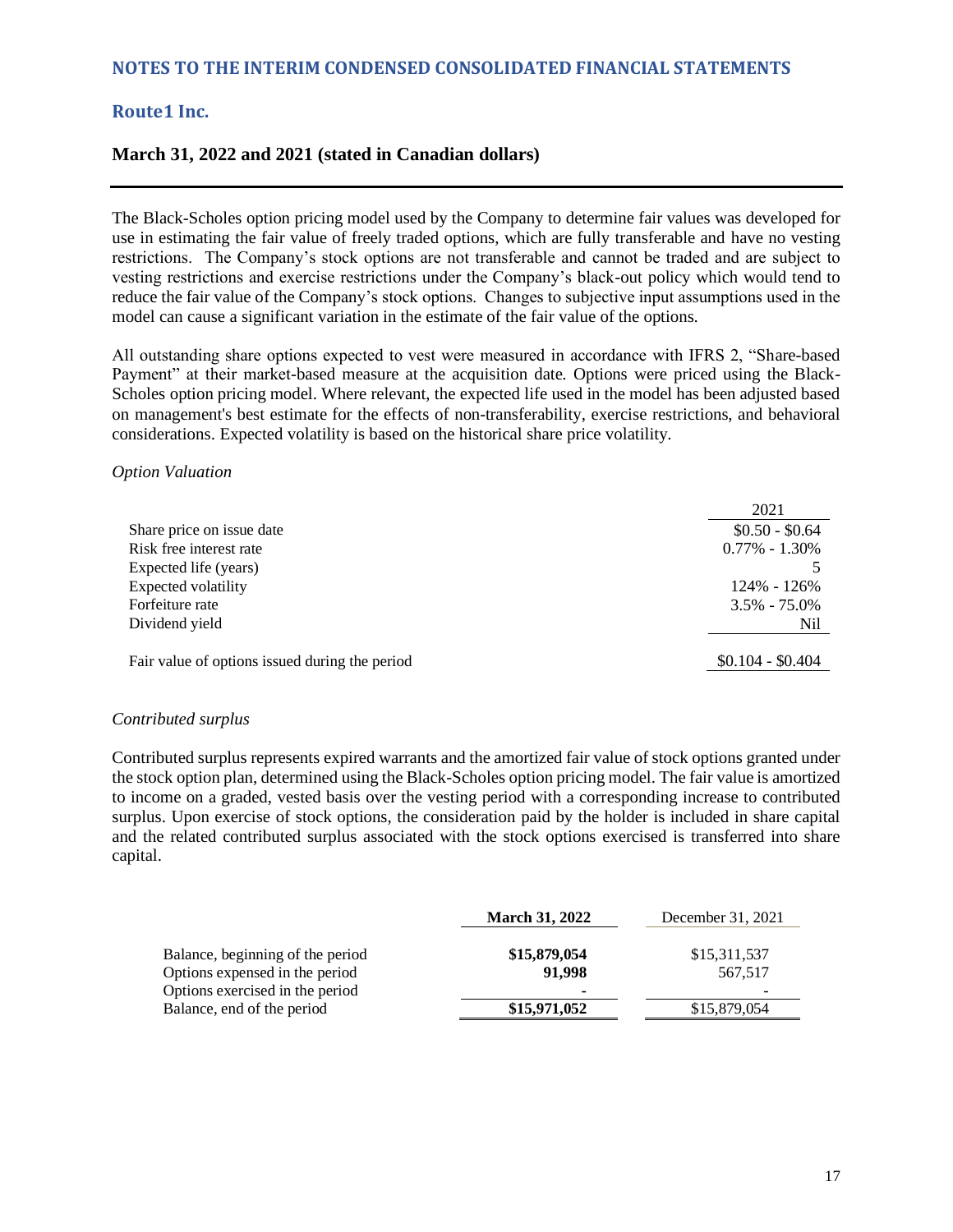#### **March 31, 2022 and 2021 (stated in Canadian dollars)**

#### **14. RELATED PARTY TRANSACTIONS**

The Company has directors and officers who are considered related parties. The Company had the following transactions and/or outstanding amounts with related parties. All transactions are recorded at their exchange amounts.

- The Company incurred expenses (including CPP and EHT) payable to and on behalf of the independent members of the Board of Directors of \$101,083 for the quarter (March 31, 2021 - \$90,237). These transactions are in the normal course of operations and are paid or payable for directorship services. As at March 31, 2022, accounts payable included \$210,326 owing to directors (March 31, 2021 - \$100,430). The Company also incurred stock-based compensation expense related to stock options granted to directors in the amount of \$25,821 for the quarter ended March 31, 2022 (March 31, 2021 - \$54,189).
- The Company made payments (including HST) to Chodos Capital Group Inc. for management services provided by Mr. Peter Chodos, a director and the CFO of the Company, in the amount of \$80,230 for the quarter ended March 31, 2022 (March 31, 2021 - \$nil). The Company also incurred stock-based compensation expenses related to stock options granted to Mr. Chodos in the amount of \$22,551 (March 31, 2021 -\$nil). Prior to November 1, 2021, Mr. Chodos was employed by the Company and payments made are included as part of key management.
- The Company made payments to or incurred expenses for key management (President and Chief Executive Officer and the Chief Operating Officer) in the quarter ended March 31, 2022 as follows, with 2021 comparatives:

|                                  | <b>March 31, 2022</b> | March 31, 2021 |
|----------------------------------|-----------------------|----------------|
| Short-term employee benefit      | \$185,864             | \$256.486      |
| Stock-based compensation expense | 33,597                | 89.577         |
|                                  | \$219,461             | \$346,063      |

#### **15. EARNINGS PER SHARE**

The Company uses the treasury stock method to calculate basic and diluted earnings per share. Basic earnings per share have been calculated based on the weighted average number of common shares without the inclusion of dilutive effects. Diluted earnings per share are calculated based on the weighted average number of common shares plus dilutive common share equivalents outstanding which consist of options and warrants to purchase common shares. For the period ending March 31, 2022, the dilution calculation did not increase the diluted average number of shares outstanding. For the period ending March 31, 2021, the dilution calculation increased the fully diluted weighted average number of shares outstanding to 39,111,446 resulting in a diluted earnings per share of \$0.00.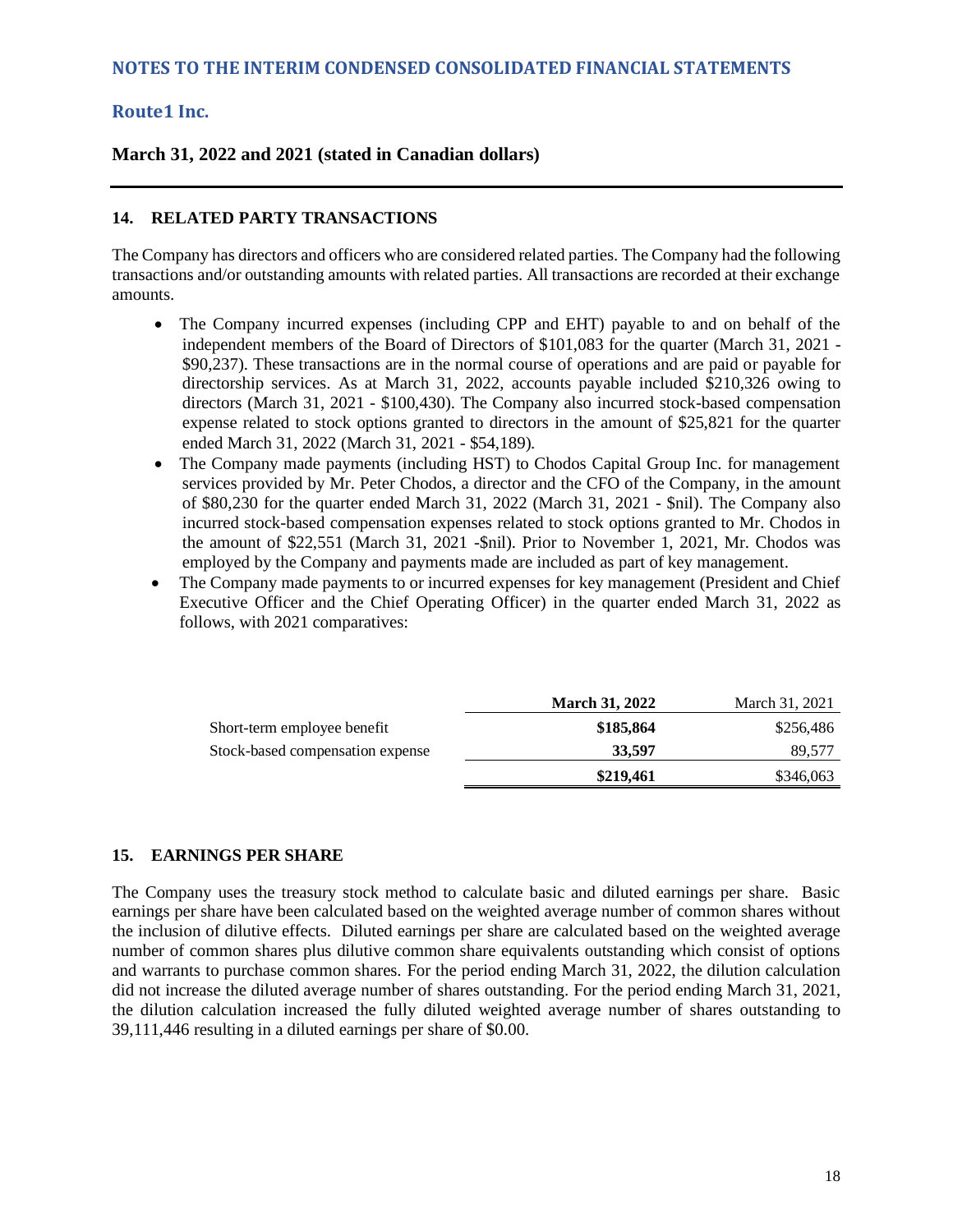#### **March 31, 2022 and 2021 (stated in Canadian dollars)**

|                                                                                                                                                                | <b>Three Months</b><br><b>Ended March 31,</b><br>2022 | Three Months<br>Ended March 31,<br>2021        |
|----------------------------------------------------------------------------------------------------------------------------------------------------------------|-------------------------------------------------------|------------------------------------------------|
| Net income                                                                                                                                                     | \$1,071                                               | \$137,918                                      |
| Weighted average number of common shares outstanding<br>Diluted average number of shares outstanding<br>Basic earnings per share<br>Diluted earnings per share | 39,709,463<br>39,709,463<br>\$0.00<br>\$0.00          | 38,679,201<br>39, 111, 446<br>\$0.00<br>\$0.00 |

#### **16. COMMITMENTS AND CONTINGENCIES**

#### *(i) Legal matters*

In the normal course of operations, the Company may be subject to litigation and claims from customers, suppliers and former employees. Although it is not possible to estimate the extent of potential costs, if any, management believes that the ultimate resolution of such contingencies would not have a material adverse effect on the results of operations, financial position or liquidity of the Company.

#### *(ii) Foreign exchange*

From time to time the Company may enter into U.S. dollar forward contracts to mitigate possible foreign exchange risk. The timing and amount of foreign exchange contracts are estimated based on existing or anticipated sales, current conditions in the Company's markets, the estimated timing of payments denominated in Canadian dollars and the Company's past experience. The Company's policy is not to utilize financial instruments for trading or speculative purposes.

#### **17. CAPITAL MANAGEMENT**

The Company's objectives when managing capital is to maintain a flexible capital structure which optimizes the cost of capital at acceptable risk. The Company manages its share capital, warrant reserve and contributed surplus as capital, the balance of which is \$40,821,717 at March 31, 2022 (\$40,729,719 at December 31, 2021).

The Company manages its capital structure and makes adjustments due to changes in economic conditions and the risk characteristics of the underlying assets. In order to maintain or adjust the capital structure, the Company may issue new shares, issue new debt, and/or issue new debt to replace existing debt with different characteristics.

Capital management objectives, policies and procedures have not changed from the preceding period.

In the normal course of business operations of GMI and PCS, the Company may be required to guarantee certain trade payables to the value-added distributors from which GMI and PCS purchase product to sell to their customers. Such guarantees would be enforced only if GMI or PCS could not pay the distributor for goods acquired from such distributor and the amounts under such guarantees would vary from time to time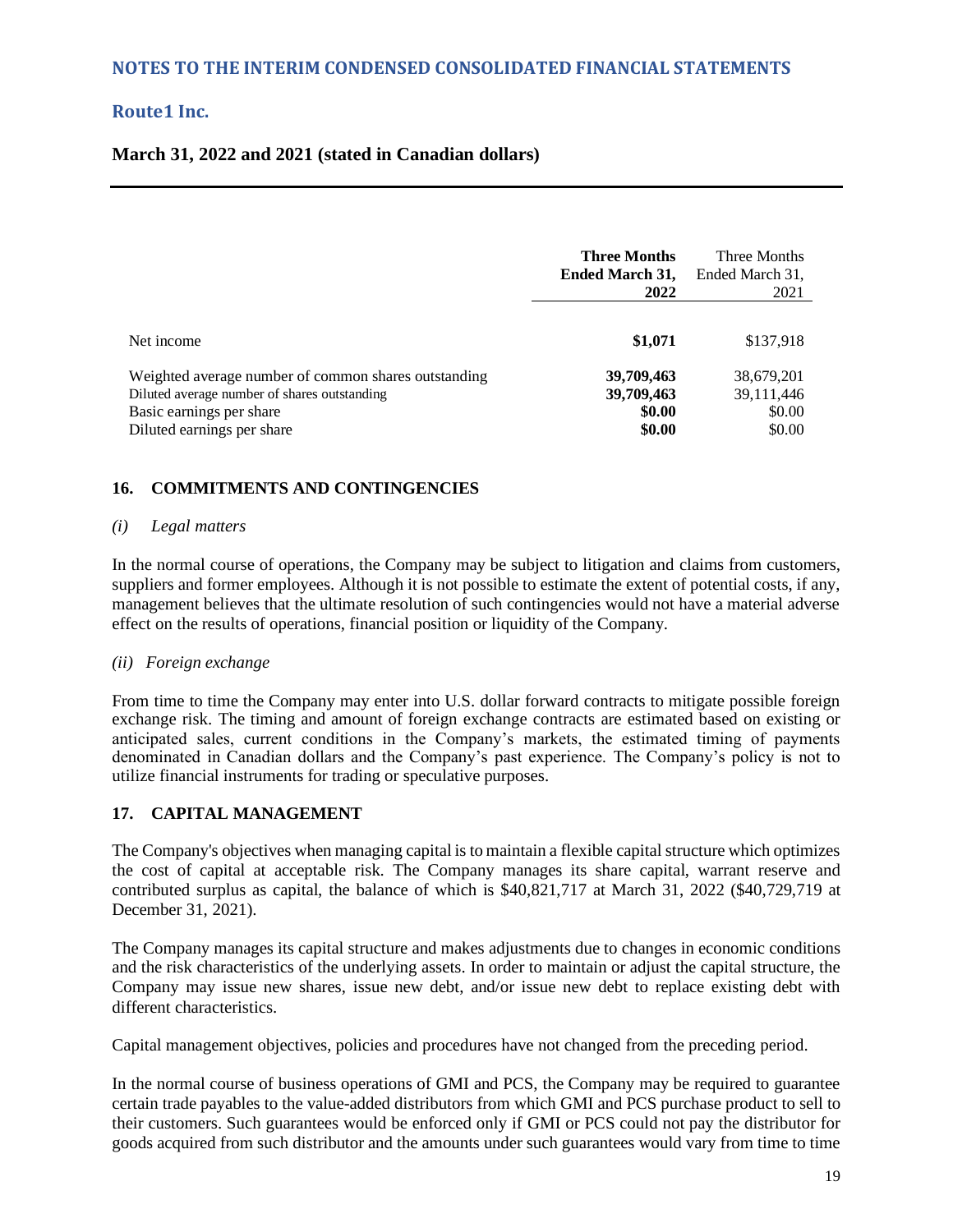#### **March 31, 2022 and 2021 (stated in Canadian dollars)**

based on the volume of purchases from the particular distributor. The Company has entered into these continuing, unconditional guarantees with several of the larger vendors/suppliers to GMI and PCS.

In the normal course of operations, GMI and PCS may enter into continuing purchase money security interests with distributors and original equipment manufacturers. These security interests relate specifically to the products purchased from each distributor and original equipment manufacturer and the amounts secured will vary from time to time with purchases.

#### **18. FINANCIAL INSTRUMENTS - RISK MANAGEMENT**

The carrying amount of financial instruments including cash and cash equivalents, accounts receivable, other receivables, bank indebtedness and accounts payable and other liabilities approximates fair value because of the short-term nature of these instruments.

The Company has an earn-out provision from the acquisition of Spyrus on September 15, 2021 which could require a payment to the previous owners of Spyrus should the gross profit exceed certain targets. It is not anticipated that any payouts will be required under this provision.

Fair value is the price that would be received to sell an asset or paid to transfer a liability in an orderly transaction between market participants at the measurement date.

A fair value measurement of a non‐financial asset takes into account a market participant's ability to generate economic benefits by using the asset in its highest and best use or by selling it to another market participant that would use the asset in its highest and best use.

The Company uses valuation techniques that are appropriate in the circumstances and for which sufficient data are available to measure fair value, maximizing the use of relevant observable inputs and minimizing the use of unobservable inputs.

All assets and liabilities for which fair value is measured or disclosed in the financial statements are categorized within a three-level hierarchy, based on observability of significant inputs, as follows:

Level 1: Quoted prices (unadjusted) in active markets for identical assets or liabilities;

Level 2: Inputs other than quoted prices included within Level 1 that are observable for the asset or liability, either directly or indirectly; or

Level 3: Unobservable inputs for the asset or liability.

Inputs into the determination of the fair value require management judgment or estimation.

The Company has exposure to credit risk, liquidity risk and market risk associated with its financial assets and liabilities. The Board has overall responsibility for the establishment and oversight of the Company's risk management framework. The Board has established the Audit Committee which is responsible for monitoring the Company's compliance with risk management policies. The Audit Committee regularly reports to the Board on its activities.

The Company's risk management program seeks to minimize potential adverse effects on the Company's financial performance and ultimately shareholder value. The Company manages its risks and risk exposures through a system of internal controls and sound business practices.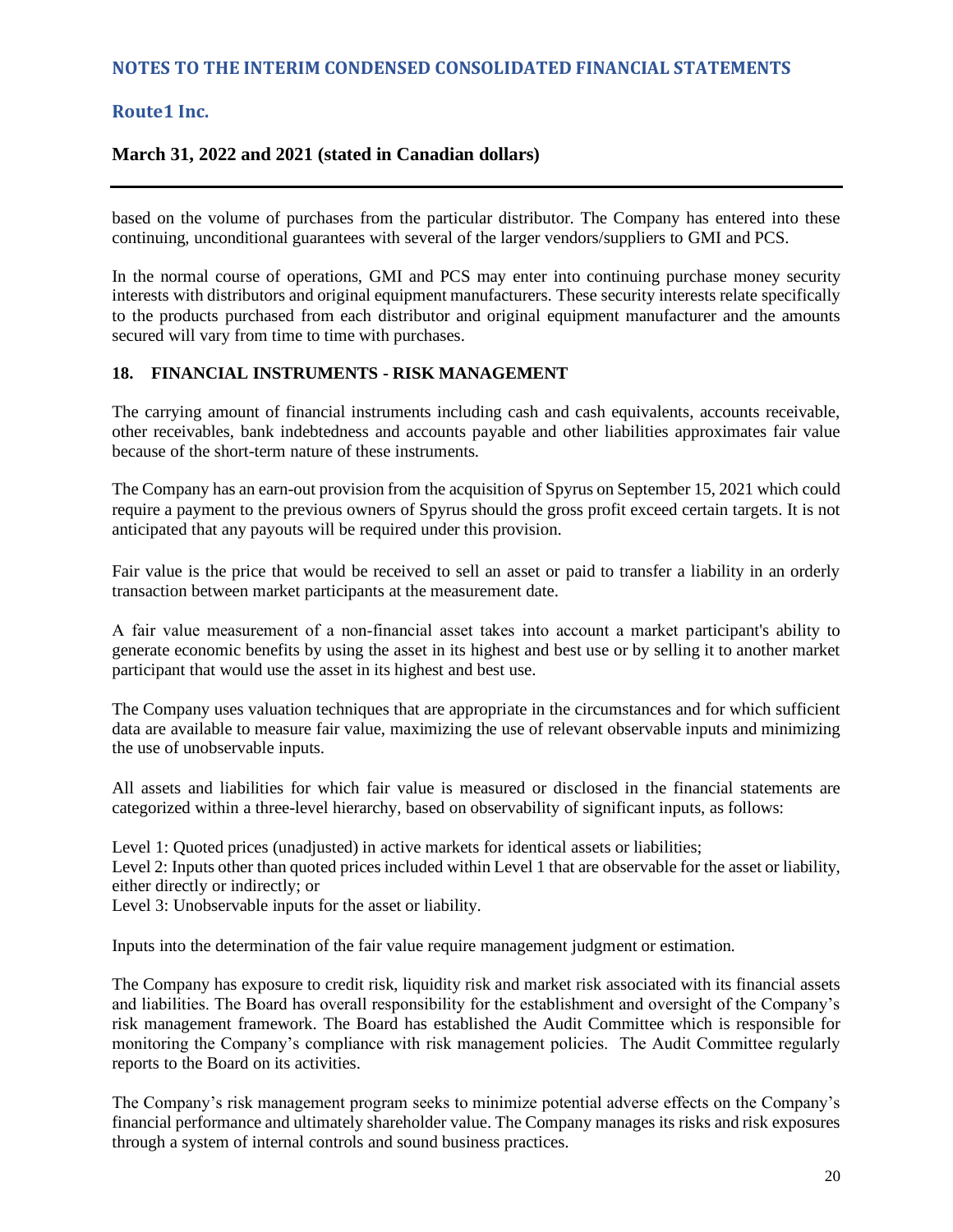## **NOTES TO THE INTERIM CONDENSED CONSOLIDATED FINANCIAL STATEMENTS**

## **Route1 Inc.**

#### **March 31, 2022 and 2021 (stated in Canadian dollars)**

The Company's financial instruments and the nature of the risks to which they may be subject are set out in the following table:

|                                        |               | Foreign   |                 |                      |  |
|----------------------------------------|---------------|-----------|-----------------|----------------------|--|
|                                        | <b>Credit</b> | Liquidity | <b>Exchange</b> | <b>Interest Rate</b> |  |
|                                        |               |           |                 |                      |  |
| Cash and cash equivalents              | Yes           |           | Yes             | Yes                  |  |
| Accounts receivable                    | Yes           |           | Yes             |                      |  |
| Other receivables                      | Yes           |           | Yes             |                      |  |
| Bank indebtedness                      |               | Yes       | Yes             | Yes                  |  |
| Accounts payable and other liabilities |               | Yes       | Yes             |                      |  |
| Notes payable                          |               | Yes       | Yes             |                      |  |

#### *Credit risk*

Credit risk arises from cash held with banks and credit exposure to customers, including outstanding accounts and other receivables. The maximum exposure to credit risk is equal to the carrying value (net of allowances) of the financial assets. The objective of managing credit risk is to prevent losses on financial assets. The Company assesses the credit quality of counterparties, taking into account their financial position, past experience and other factors. During the quarter ended March 31, 2022, the largest single customer represented approximately \$475,000 of revenue (March 31, 2021 - \$786,000).

Cash and cash equivalents consist of bank balances. Credit risk associated with cash is minimized substantially by ensuring that these financial assets are held in highly rated financial institutions. At March 31, 2022, the Company had cash consisting of deposits with a Schedule 1 bank in Canada and a large money centre bank in the U.S. and a large regional bank in the U.S. of \$480,873 (December 31, 2021 - \$62,568).

Accounts receivable consist primarily of accounts receivable from invoicing for subscriptions, devices and services. Other receivables consist primarily of unbilled accounts receivable, marketing development funds, sales tax refunds to be received and an amount due for the refund of the excess of the posted bond over the patent litigation settlement amount. The Company's credit risk arises from the possibility that a customer which owes the Company money is unable or unwilling to meet its obligations in accordance with the terms and conditions in the contracts with the Company, which would result in a financial loss for the Company. This risk is mitigated through established credit management techniques, including monitoring customer's creditworthiness, setting exposure limits and monitoring exposure against these customer credit limits.

The Company measures a loss allowance based on the lifetime expected credit losses. Lifetime expected credit losses are estimated based on factors such as the Company's past experience of collecting payments, the number of delayed payments in the portfolio past the average credit period, observable changes in national or local economic conditions that correlate with default on receivables, financial difficulty of the borrower, and it becoming probable that the borrower will enter bankruptcy or financial re-organization. Financial assets are written off when there is no reasonable expectation of recovery. Subsequent recoveries of amounts previously written off reduce other expenses in the statement of comprehensive income. As at March 31, 2022, the largest single customer's account receivable represented \$118,501 (December 31, 2021 - \$1,716,281) of the total accounts receivable. This account receivable was collected in full subsequent to the end of the period.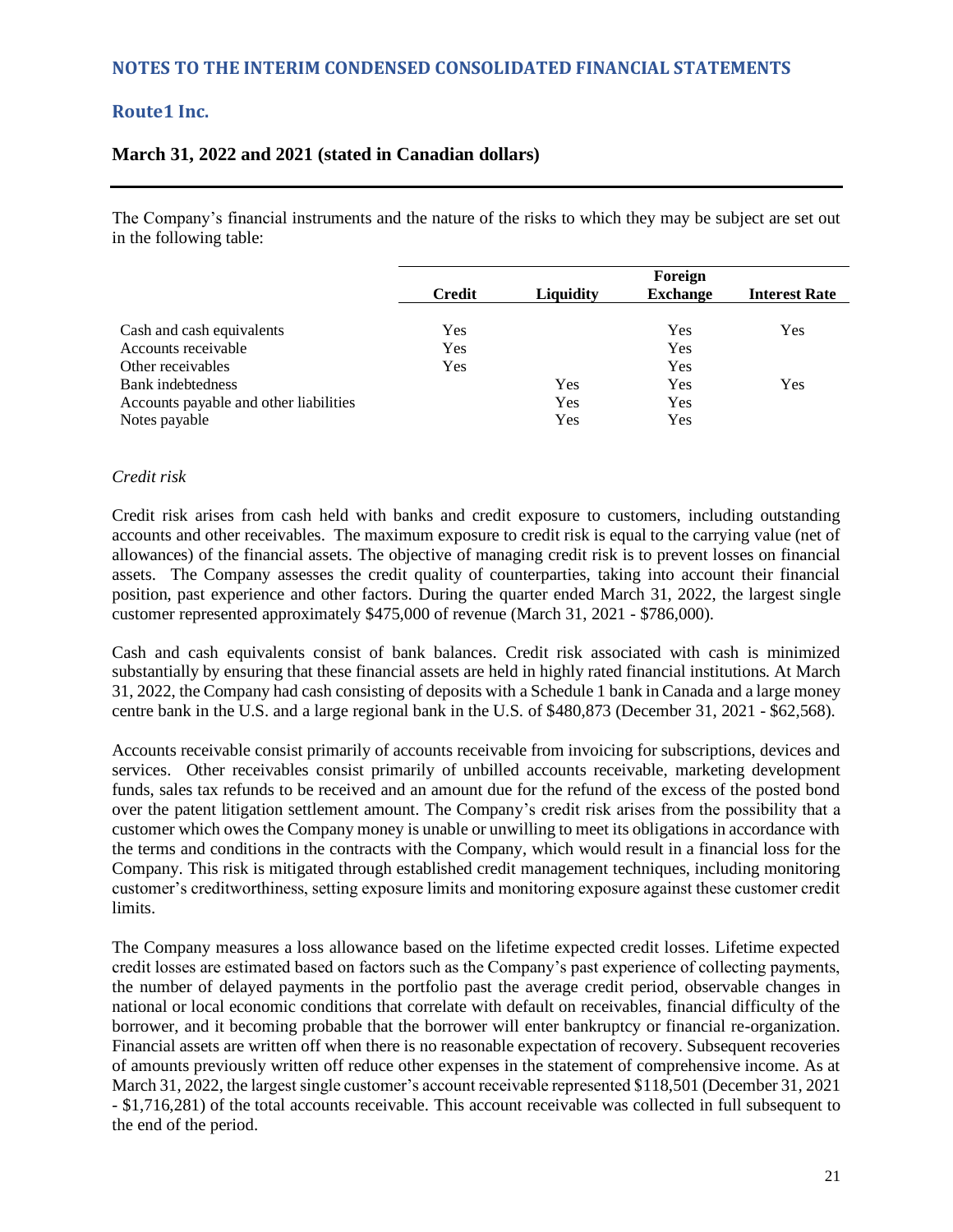#### **March 31, 2022 and 2021 (stated in Canadian dollars)**

The following table outlines the details of the aging of the Company's receivables as at March 31, 2022 and December 31, 2021:

|                                       | <b>March 31, 2022</b> | December 31, 2021 |
|---------------------------------------|-----------------------|-------------------|
| Current                               | \$1,279,549           | \$3,452,297       |
| Past due                              |                       |                   |
| $1 - 60$ days                         | 423,493               | 675,991           |
| Greater than 60 days                  | 179,689               | 268,598           |
| Less: Allowance for doubtful accounts |                       |                   |
| Total accounts receivable, net        | \$1,882,731           | \$4,396,886       |

#### *Liquidity risk*

Liquidity risk is the risk that the Company will not be able to meet its financial obligations as they fall due. The Company's objective in managing liquidity risk is to maintain sufficient readily available reserves in order to meet its liquidity requirements at any point in time. In order to meet its financial liabilities, the Company has primarily relied and expects to continue to rely primarily on collecting its accounts receivable as they come due.

The Company's ability to manage its liquidity risk going forward will require some or all of the following: the ability to generate positive cash flows from operations and secure capital and/or credit facilities on reasonable terms in the current marketplace. The following table details the Company's contractual maturities for its financial liabilities, including interest payments and operating lease commitments, as at March 31, 2022:

|                                        |             |           | <b>2024 and</b> |             |
|----------------------------------------|-------------|-----------|-----------------|-------------|
|                                        | 2022        | 2023      | <b>Bevond</b>   | Total       |
| Accounts payable and other liabilities | \$2,816,212 | $S-$      | $S-$            | \$2,816,212 |
| Notes payable                          | 993,571     |           | -               | 993.571     |
| Lease commitments                      | 325,960     | 422.530   | 1,057,734       | 1,806,224   |
|                                        | \$4,135,743 | \$422,530 | \$1,057,734     | \$5,616,007 |

Bank indebtedness does not have a contractual maturity and as such has not been included in the above table.

#### *Market risk*

Market risk is the risk that changes in market prices, such as foreign exchange rates and interest rates will affect the fair value of recognized assets and liabilities or future cash flows or the Company's results of operation.

#### *Foreign exchange*

The functional currency of the parent company is Canadian dollars and the reporting currency is Canadian dollars. As at March 31, 2022, the Company had non-Canadian dollar net monetary liabilities of approximately US \$1,038,000 (March 31, 2021 – liabilities of approximately US \$1,600,000). An increase or decrease in the U.S. to Canadian dollar exchange rate by 5% as at March 31, 2021 would have resulted in a gain or loss in the amount of  $$52,000$  (March  $31,2021$  – gain or loss of \$83,000).